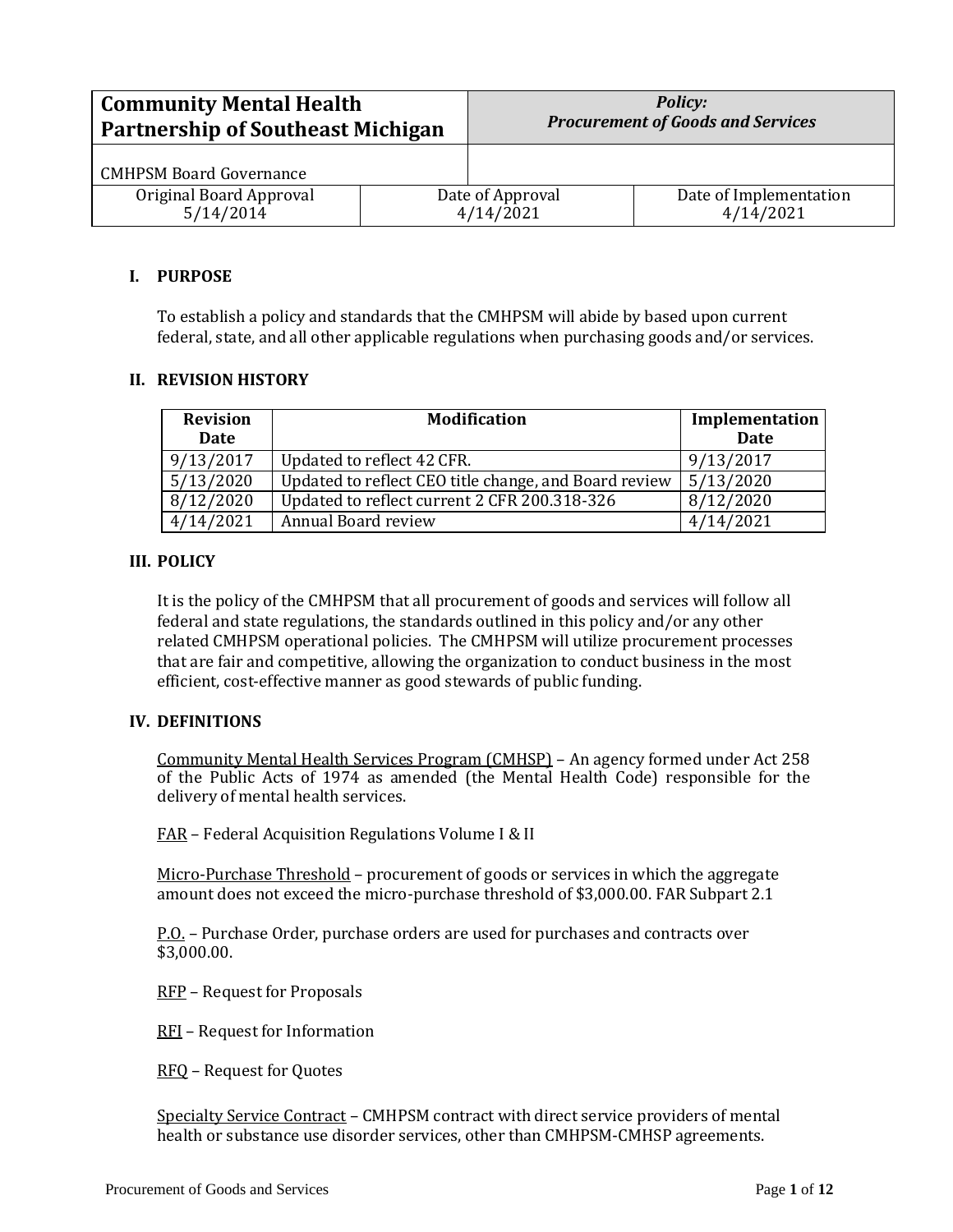## **V. STANDARDS**

### **A. CMHPSM Procurement Thresholds**

- 1. All CMHPSM staff will follow the appropriate approval process and meet all requirements identified for each amount and type of purchase or contract. CMHPSM procurement thresholds are found in Exhibit A.
	- a. No procurement thresholds will be manipulated through multiple purchase orders, separate contracts or any other method to artificially stay beneath the cost limit of the threshold.
	- b. Procurement thresholds for purchases of goods, supplies or materials relates to single purchases from a single vendor at one point in time.
	- c. Procurement thresholds for purchases of services with a contract relate to the term of the contract (if the term is less than one year), or relate to the current fiscal year.
	- d. All purchases of goods and services over \$3,000.00 require a purchase order.
	- e. Equipment or asset purchases over \$5,000.00 per unit or item will be depreciated according to GAAP.

### **B. Credit Card Utilization**

1. Credit card purchases can be used only within the micro purchase threshold and must follow the CMHPSM Issuance and Use of Credit Cards Policy. The use of credit cards for low-cost or quantity purchases, especially in the case of infrequently used vendors, is the preferred purchase method to reduce administrative costs in the Finance Department.

### **C. Code of Ethics**

- 1. All CMHPSM employees will conduct CMHPSM business operations in an ethical manner which meets the standards of all applicable laws, regulations and CMHPSM policies and procedures.
- 2. Gifts from vendors and contractors- The CMHPSM Board members, CMHPSM Chief Executive Officer and any CMHPSM employees involved in the procurement or contract development processes are not able to accept gifts of any value from potential or current contractors or vendors.

### **D. Procedures and Forms**

1. CMHPSM Staff will utilize the most recent versions of any procurement, contract request, credit card pre-approval or any other relevant forms. All forms developed for procurement within the CMHPSM shall meet the standards and regulations referenced in this policy.

#### **E. Informal Procurement**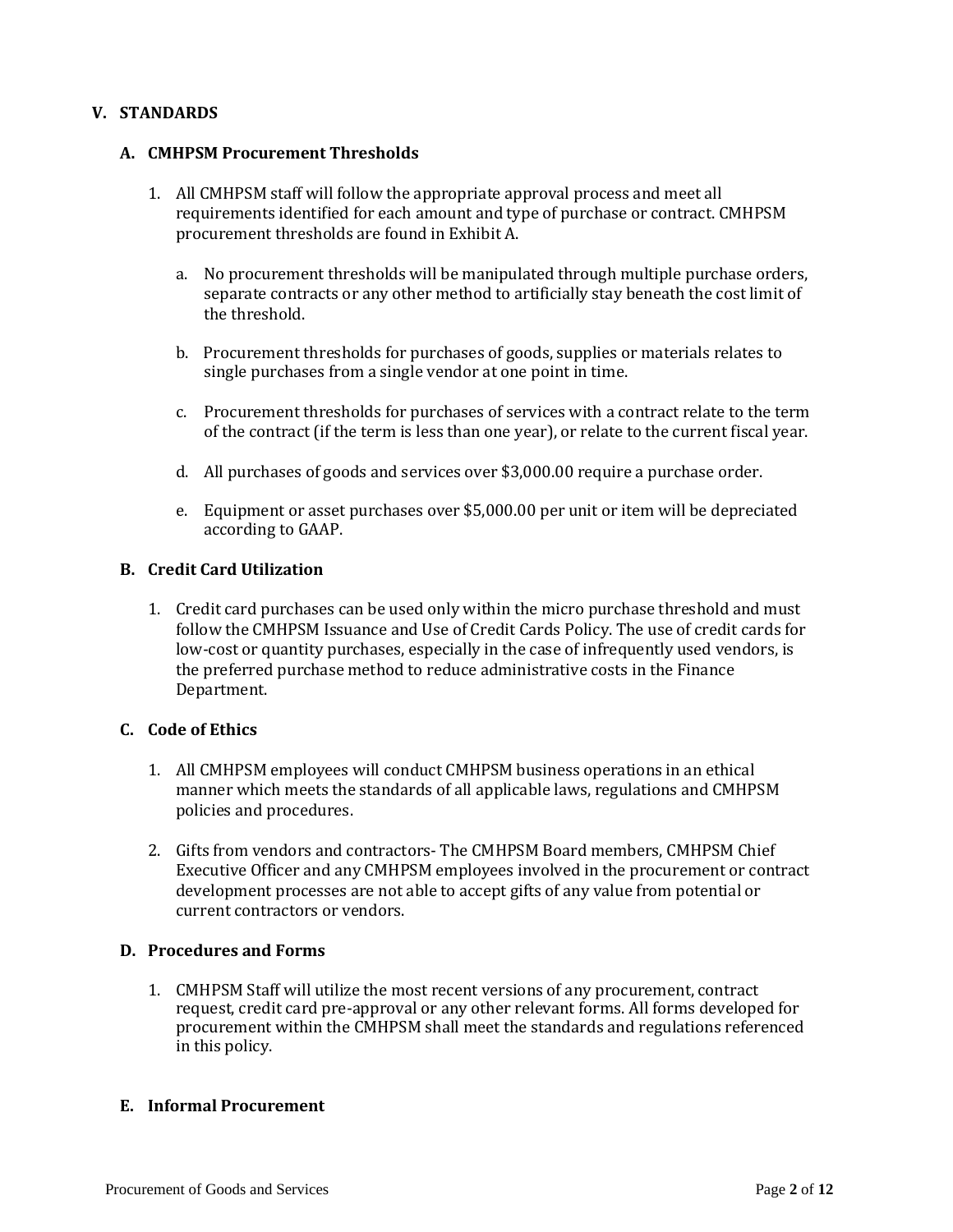1. CMHPSM staff procuring goods or services within the Micro-Purchase Threshold are not required to utilize, but can use an informal procurement process such as: obtaining multiple verbal bids, utilizing a preferred vendor with reduced government pricing, etc. CMHPSM staff are to be good stewards of public funds, and to provide the best value to the CMHPSM organization as a whole.

## **F. Formal Competitive Procurement**

- 1. Procurement of goods and services that exceed the Micro-Purchase Threshold must utilize formal procurement procedures, unless a bid waiver is approved by the Chief Executive Officer. Formal procurement procedures include the following:
	- a. *Procurement of Goods, Administrative & Professional Services, Leases or Other Non-Specialty Service Contracts* – CMHPSM will utilize appropriate approvals, procurement processes and regulations related to non-specialty services. RFPs, RFQs and RFIs may be used as outlined in the standards of this policy.
	- b. *Procurement of Specialty Service Contracts* All MDHHS rules and regulations outlined in the MDHHS-CMHPSM agreements will be followed by the CMHPSM when contracting for any specialty service contracts. Specialty service contracts are used for all clinical service provision agreements, including Mental Health and Substance Use Disorder services, excluding CMHPSM to CMHSP agreements. Procurement of specialty service contracts must utilize one of the following procurement methods

in conjunction with an RFP, RFQ or RFI, unless a bid waiver is approved by the Chief

Executive Officer.

i. Selective Contracting – CMHPSM may purchase services from a limited number of providers who agree to fulfill contractual obligations for an agreed upon price. The managing entity identifies the specific services to be provided, seeks proposals price bids, and awards contracts to the best bidders. Contracts are let only with a sufficient number of providers to assure adequate access to services. The prospect of increased volume induces providers to bid lower prices.

ii. Procurement to Obtain Best Prices Without Selective Contracting – Under an "any willing and qualified provider" process, bids can be solicited and used to set prices for a service, and then contracts or provider agreements can be offered to any qualified provider that is willing to fulfill the contract and meet the bid price.

- c. *RFP/RFQ/RFI* Requests for Proposals, Quotes or Information are used to fairly procure goods and services in certain situations
	- i. Requests for Information RFIs are used primarily for pilot programs, system development or a service that is unfamiliar to the CMHPSM. Respondents are asked to propose information, asked to identify a problem and provide a solution or propose a unique solution to an issue. A RFI is often used in conjunction with a RFQ.
		- ii. Requests for Quotes RFQs are usually used when the CMHPSM has identified a specific need for a good or service and is requesting a total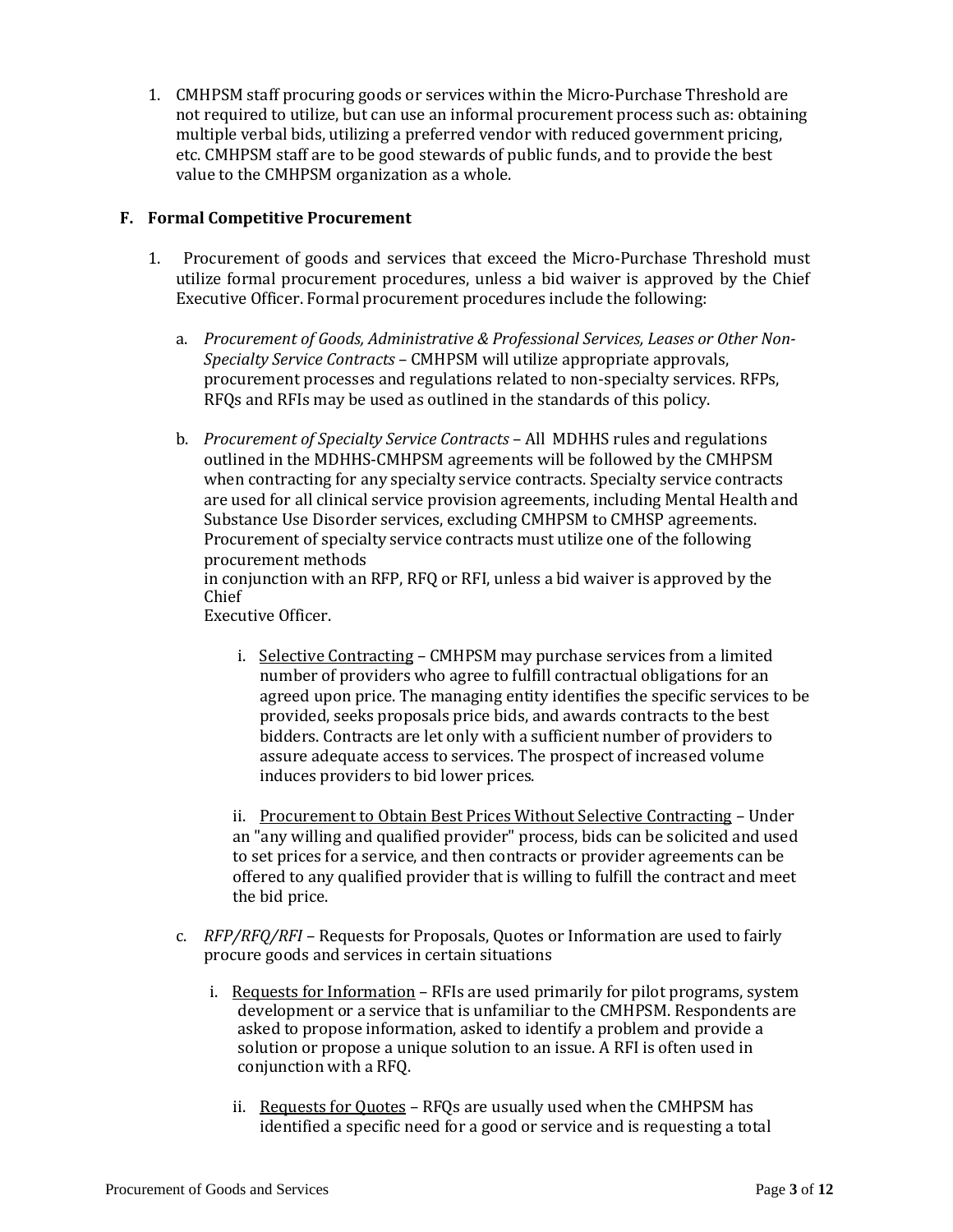project cost, service rate or cost structure. RFQs can be used or are often used after an RFI is issued to complete the procurement process.

- iii. Requests for Proposals RFPs are used when more information than solely service cost is requested from respondents. RFPs often require respondents to write a proposal which answers narrative questions, provides cost or rate information and describes vendor experience or expertise in particular fields or projects.
- iv. Regulations RFPs, RFQs and RFIs will follow all applicable Federal Acquisition Regulations, specifically FAR Subpart 15. The CMHPSM will follow all FAR regulations related to solicitation, competition, evaluation, award documentation and retention of competitive procurement.
	- 1) *Electronic Notification*  CMHPSM staff will utilize the most costeffective, efficient means for notification and solicitation of competitive procurement. In most cases electronic bid notification systems will be used.
	- 2) *Retention* CMHPSM will follow state of Michigan guidelines related to the retention of RFP materials, specifically General Retention Schedule #20: Community Mental Health Services Programs.

### **G. Bid Waiver or Non-competitive Procurement**

- 1. A non-competitive process may be used in the following situations:
	- a. The service is available only from a single source.
	- b. There is a public exigency or emergency that will not permit a delay for a competitive bid.
	- c. After solicitation of a number of sources, competition is determined inadequate.
	- d. The services involved are professional (clinical) services of limited quantity or duration.
	- e. The services involved are professional (administrative) services which do not constitute comprehensive management services or significant automated data processing services.
	- f. The services are unique and/or the selection of the service provider has been delegated to the consumer under a self-determination program.
	- g. The services are existing residential services where continuity of care arrangements is of paramount concern.
	- h. With other public entities in accordance with the Intergovernmental Contract Act 35 of 1951.

### **H. Best Value and Quality Determinations**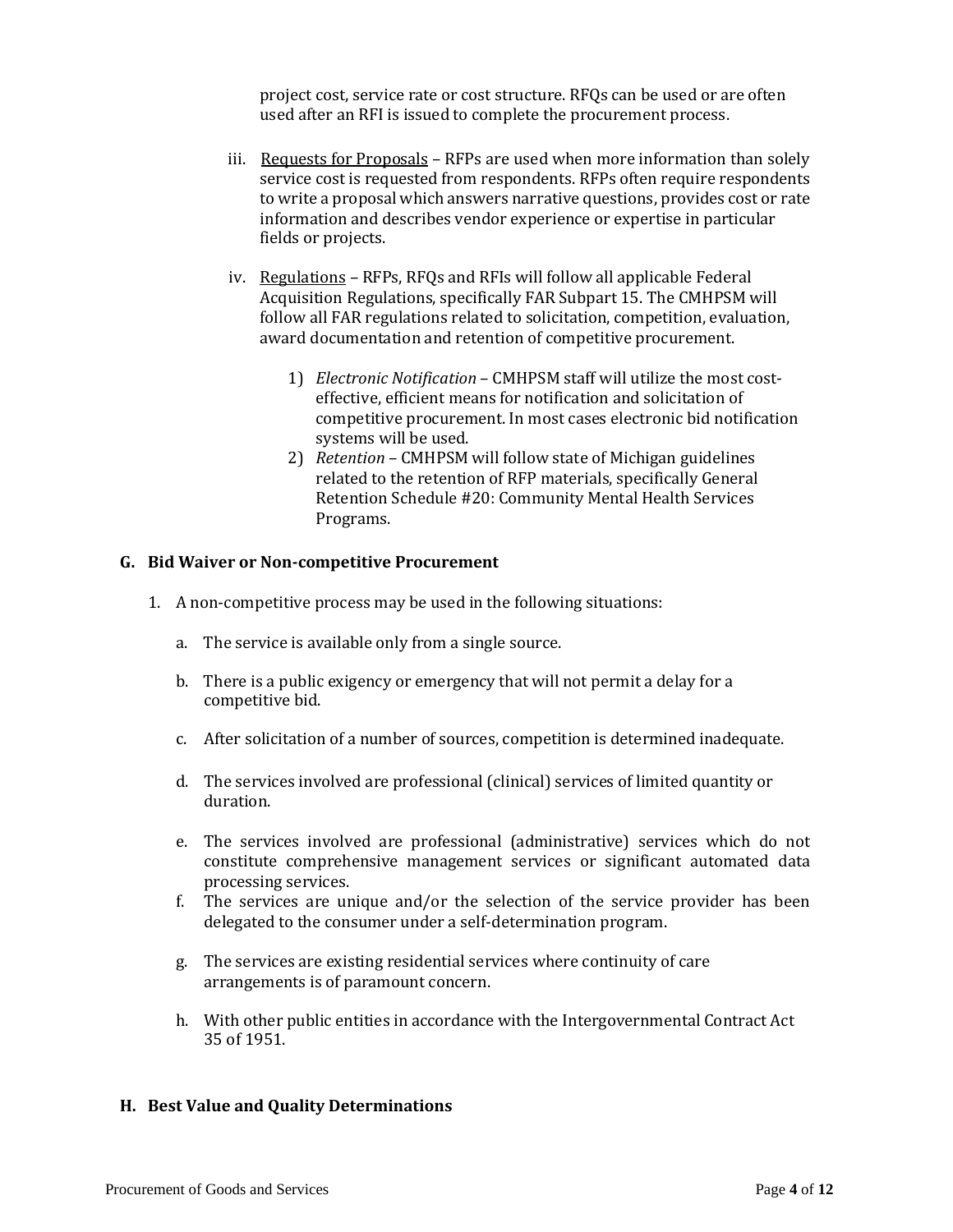1. CMHPSM can utilize measures such as: best value, service or material quality, organizational references, past organizational performance and/or CMHPSM staff experience, rather than relying solely on the lowest cost bidder in any procurement determinations.

## **I. Federal Funding Eligibility (Debarment, State Eligibility)**

1. Whether a competitive procurement or noncompetitive solicitation process is used, the managing entity must ensure that organizations or individuals selected and offered contracts have not been previously sanctioned by the Medicaid program resulting in prohibition of their participation in the program. Individuals and organizations contracting with the CMHPSM must be verified to be eligible for federal participation prior to purchasing goods or services by meeting the following standards: Are not presently debarred, suspended, proposed for debarment, declared ineligible, or voluntarily excluded from covered transactions by any federal department or PIHP; Have not—within a three-year period preceding this agreement—been convicted of or had a civil judgment rendered against them for commission of fraud or a criminal offense in connection with obtaining, attempting to obtain, or performing a public (federal, state, or local) transaction or contract under a public transaction; Violation of federal or state antitrust statutes or commission of embezzlement, theft, forgery, bribery, falsification or destruction of records, making false statements, or receiving stolen property; Are not presently indicted or otherwise criminally or civilly charged by a government entity (federal, state or local) with commission of any of the offenses enumerated above; Have not—within a three-year period preceding an agreement had one or more public transactions (federal, state or local) terminated for cause or default.

## **J. Federal & State Requirements**

1. CMHPSM will ensure full compliance with all of the applicable: Federal CFR regulations, including 2 CFR 200.318-326 as appended, OMB Circulars and any other federal, state or local laws or regulations. The CMHPSM will also ensure compliance with its current Medicaid Agreement with the State of Michigan and the Michigan Medicaid Manual. Federal Acquisition Regulations, CFR regulations and OMB circulars will guide any procurement issues not specifically addressed in the standards of this policy.

# **K. Affirmative Steps**

1. CMHPSM must take all necessary affirmative steps to assure that minority businesses, women's business enterprises, and labor area surplus firms are used when possible. The affirmative steps must include those set forth at 2 C.F.R. § 200.321(b). See Chapter V, ¶ 6.

## **L. Maintaining Records**

1. The Uniform Rules require CMHPSM to maintain records sufficient to detail the history of a procurement. These records include, but are not limited to, the following: rationale for method of procurement, selection of contract type, contractor selection or rejection, and the basis for contract price. 2 C.F.R. § 200.318(i)

## **VI. EXHIBITS**

A. CMHPSM Procurement Thresholds, Approvals and Requirements Table: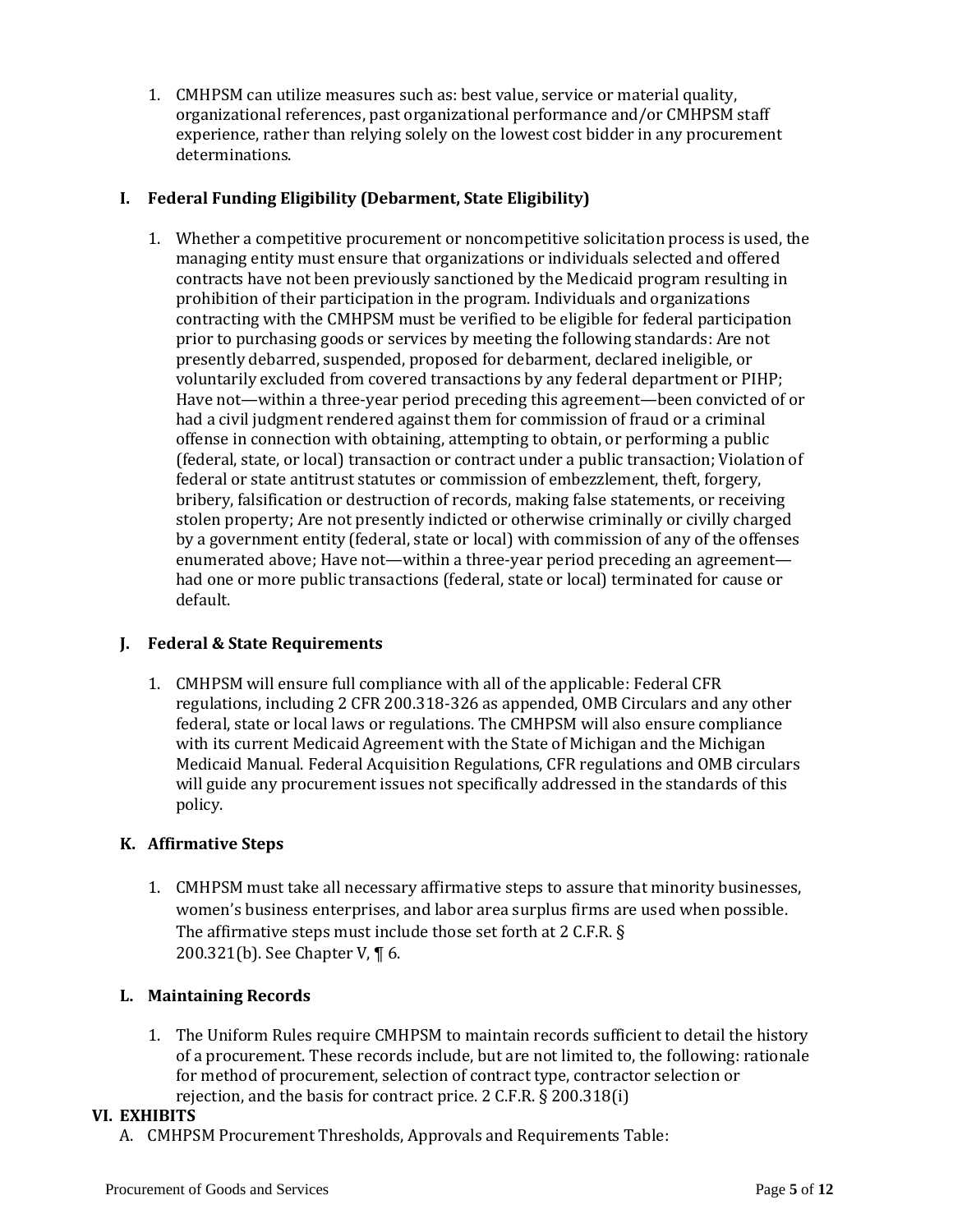|                       |                                                                                    | <b>Procurement Type</b>                                                                                                                                                                  |                                                                                                                                                                                      |                                                                                                                                     |  |  |
|-----------------------|------------------------------------------------------------------------------------|------------------------------------------------------------------------------------------------------------------------------------------------------------------------------------------|--------------------------------------------------------------------------------------------------------------------------------------------------------------------------------------|-------------------------------------------------------------------------------------------------------------------------------------|--|--|
|                       |                                                                                    | <b>Purchase of Goods</b>                                                                                                                                                                 | Administrative,<br><b>Professional Service</b><br><b>Contract, Lease</b>                                                                                                             | <b>Specialty Service</b><br><b>Contracts (Direct</b><br><b>Mental Health or</b><br><b>Substance Use</b><br><b>Disorder Service)</b> |  |  |
| Procurement Threshold | <b>Micro</b><br><b>Purchase</b><br>\$3,000.00<br>and under.                        | Approver:<br>Chief Executive Officer or<br><b>Chief Executive Officer</b><br>Designee Requirement:<br>No formal quotes required.                                                         | Approver:<br><b>Chief Executive Officer</b><br><b>Requirement:</b><br>No formal quotes<br>required.                                                                                  |                                                                                                                                     |  |  |
|                       | <b>Chief</b><br><b>Executive</b><br><b>Officer</b><br>$$3,000.01$ -<br>\$25,000.00 | Approver:<br><b>Chief Executive Officer</b><br><b>Requirement:</b><br>1. Written quotes required<br>or bid waiver signed by<br>Chief<br>Executive Officer.<br>2. Purchase Order Required | Approver:<br><b>Chief Executive Officer</b><br>Requirement:<br>1. Written quotes<br>required or bid waiver<br>signed by Chief Executive<br>Officer.<br>2. Purchase Order<br>Required | Approver:<br>All specialty service<br>contracts require<br><b>CMHPSM Board</b><br>approval.<br>Requirement:<br>RFP/RFQ/RFI or bid   |  |  |
|                       | <b>CMHPSM</b><br><b>Board</b><br>\$25,000.01<br>and over.                          | Approver:<br><b>CMHPSM Board Approval</b><br><b>Requirement:</b><br>1. RFP/RFQ/RFI or bid<br>waiver signed by Chief<br>Executive Officer.<br>2. Purchase Order Required                  | Approver:<br><b>CMHPSM Board</b><br>Approval<br><b>Requirement:</b><br>1. RFP/RFQ/RFI or bid<br>waiver signed by Chief<br>Executive Officer.<br>2. Purchase Order<br>Required        | waiver signed by<br><b>Chief Executive</b><br>Officer.                                                                              |  |  |

## **VII. REFERENCES**

- Federal Acquisition Regulation Volume I: Parts 1 to 51 (Subparts 2.1 and 15); Volume II: Parts 52, 53
- 41 U.S.C. 57(a) and (b) Anti-Kickback Act of 1986
- 45 CFR Part 92: Title 45 Public Welfare, Subtitle A Department of Health and Human Services, Part 92 – Uniform Administrative Requirements for Grants and Cooperative Agreements to State and Local Governments, 92.36 Procurement
- 2 CFR Part 200 Uniform Administrative Requirements, Cost Principles, and Audit Requirements for Federal Awards
- MCL Act 317 of 1968 Contracts of Public Servants with Public Entities (15.321 15.3300) [Updated 12/19/2008]
- Intergovernmental Contract Act 35 of 1951
- Current MDHHS Contract Attachment: Procurement Technical Requirement

Addendum 2 CFR 200.318-326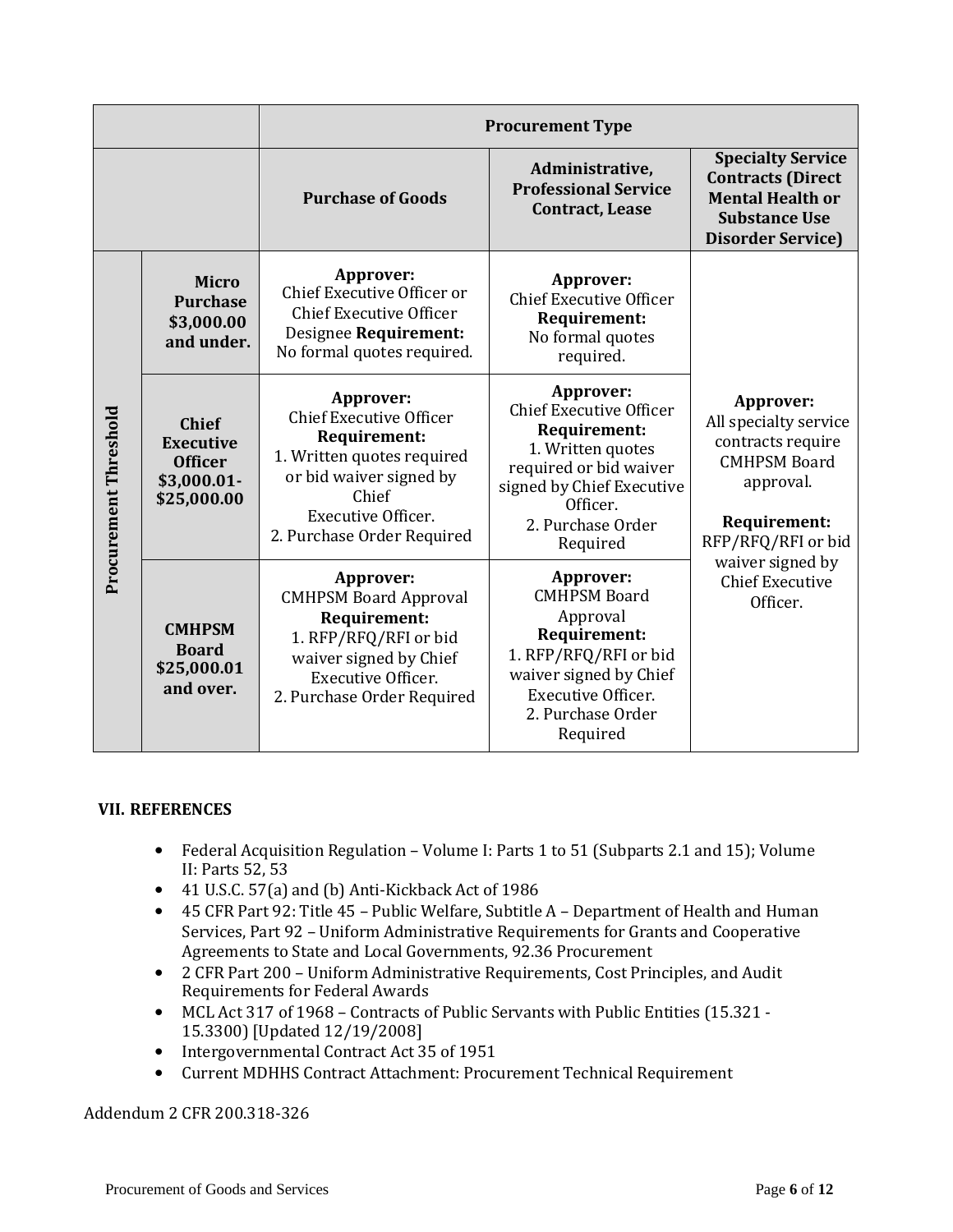#### **§ 200.318 General procurement standards.**

**(a)** The [non-Federal entity](https://www.law.cornell.edu/definitions/index.php?width=840&height=800&iframe=true&def_id=e70d4d5b3d21f635ea2aec391214bde6&term_occur=999&term_src=Title:2:Subtitle:A:Chapter:II:Part:200:Subpart:D:Subjgrp:31:200.318) must use its own documented procurement procedures which reflect applicable [State,](https://www.law.cornell.edu/definitions/index.php?width=840&height=800&iframe=true&def_id=89450cc597955157f0392deeabdb3199&term_occur=999&term_src=Title:2:Subtitle:A:Chapter:II:Part:200:Subpart:D:Subjgrp:31:200.318) local, and tribal laws and regulations, provided that the procurements conform to applicable Federal law and the standards identified in this part.

**(b)** Non-Federal entities must maintain oversight to ensure that [contractors](https://www.law.cornell.edu/definitions/index.php?width=840&height=800&iframe=true&def_id=74f8c247fb5c2e5672df209600833d51&term_occur=999&term_src=Title:2:Subtitle:A:Chapter:II:Part:200:Subpart:D:Subjgrp:31:200.318) perform in accordance with the terms, conditions, and specifications of their [contracts](https://www.law.cornell.edu/definitions/index.php?width=840&height=800&iframe=true&def_id=dad614c8a49266d2767ab3a834546ad5&term_occur=999&term_src=Title:2:Subtitle:A:Chapter:II:Part:200:Subpart:D:Subjgrp:31:200.318) or purchase orders.

## **(c)**

**(1)** The [non-Federal entity](https://www.law.cornell.edu/definitions/index.php?width=840&height=800&iframe=true&def_id=e70d4d5b3d21f635ea2aec391214bde6&term_occur=999&term_src=Title:2:Subtitle:A:Chapter:II:Part:200:Subpart:D:Subjgrp:31:200.318) must maintain written standards of conduct covering conflicts of interest and governing the actions of its employees engaged in the selection, award and administration of [contracts.](https://www.law.cornell.edu/definitions/index.php?width=840&height=800&iframe=true&def_id=dad614c8a49266d2767ab3a834546ad5&term_occur=999&term_src=Title:2:Subtitle:A:Chapter:II:Part:200:Subpart:D:Subjgrp:31:200.318) No employee, officer, or agent may participate in the selection, award, or administration of a [contract](https://www.law.cornell.edu/definitions/index.php?width=840&height=800&iframe=true&def_id=dad614c8a49266d2767ab3a834546ad5&term_occur=999&term_src=Title:2:Subtitle:A:Chapter:II:Part:200:Subpart:D:Subjgrp:31:200.318) supported by a Federal award if he or she has a real or apparent conflict of interest. Such a conflict of interest would arise when the employee, officer, or agent, any member of his or her immediate family, his or her partner, or an organization which employs or is about to employ any of the parties indicated herein, has a financial or other interest in or a tangible personal benefit from a firm considered for a [contract.](https://www.law.cornell.edu/definitions/index.php?width=840&height=800&iframe=true&def_id=dad614c8a49266d2767ab3a834546ad5&term_occur=999&term_src=Title:2:Subtitle:A:Chapter:II:Part:200:Subpart:D:Subjgrp:31:200.318) The officers, employees, and agents of the [non-](https://www.law.cornell.edu/definitions/index.php?width=840&height=800&iframe=true&def_id=e70d4d5b3d21f635ea2aec391214bde6&term_occur=999&term_src=Title:2:Subtitle:A:Chapter:II:Part:200:Subpart:D:Subjgrp:31:200.318)[Federal entity](https://www.law.cornell.edu/definitions/index.php?width=840&height=800&iframe=true&def_id=e70d4d5b3d21f635ea2aec391214bde6&term_occur=999&term_src=Title:2:Subtitle:A:Chapter:II:Part:200:Subpart:D:Subjgrp:31:200.318) may neither solicit nor accept gratuities, favors, or anything of monetary value from [contractors](https://www.law.cornell.edu/definitions/index.php?width=840&height=800&iframe=true&def_id=74f8c247fb5c2e5672df209600833d51&term_occur=999&term_src=Title:2:Subtitle:A:Chapter:II:Part:200:Subpart:D:Subjgrp:31:200.318) or parties to subcontracts. However, non-Federal entities may set standards for situations in which the financial interest is not substantial or the gift is an unsolicited item of nominal value. The standards of conduct must provide for disciplinary actions to be applied for violations of such standards by officers, employees, or agents of the [non-Federal entity.](https://www.law.cornell.edu/definitions/index.php?width=840&height=800&iframe=true&def_id=e70d4d5b3d21f635ea2aec391214bde6&term_occur=999&term_src=Title:2:Subtitle:A:Chapter:II:Part:200:Subpart:D:Subjgrp:31:200.318)

**(2)** If the [non-Federal entity](https://www.law.cornell.edu/definitions/index.php?width=840&height=800&iframe=true&def_id=e70d4d5b3d21f635ea2aec391214bde6&term_occur=999&term_src=Title:2:Subtitle:A:Chapter:II:Part:200:Subpart:D:Subjgrp:31:200.318) has a parent, affiliate, or subsidiary organization that is not a [state,](https://www.law.cornell.edu/definitions/index.php?width=840&height=800&iframe=true&def_id=89450cc597955157f0392deeabdb3199&term_occur=999&term_src=Title:2:Subtitle:A:Chapter:II:Part:200:Subpart:D:Subjgrp:31:200.318) [local government,](https://www.law.cornell.edu/definitions/index.php?width=840&height=800&iframe=true&def_id=5314ea343bca6c21e35dd2667cc31c2a&term_occur=999&term_src=Title:2:Subtitle:A:Chapter:II:Part:200:Subpart:D:Subjgrp:31:200.318) or [Indian tribe,](https://www.law.cornell.edu/definitions/index.php?width=840&height=800&iframe=true&def_id=f8a76868af95441c9fe43e6948afaec2&term_occur=999&term_src=Title:2:Subtitle:A:Chapter:II:Part:200:Subpart:D:Subjgrp:31:200.318) the [non-Federal entity](https://www.law.cornell.edu/definitions/index.php?width=840&height=800&iframe=true&def_id=e70d4d5b3d21f635ea2aec391214bde6&term_occur=999&term_src=Title:2:Subtitle:A:Chapter:II:Part:200:Subpart:D:Subjgrp:31:200.318) must also maintain written standards of conduct covering organizational conflicts of interest. Organizational conflicts of interest means that because of relationships with a parent company, affiliate, or subsidiary organization, the [non-Federal entity](https://www.law.cornell.edu/definitions/index.php?width=840&height=800&iframe=true&def_id=e70d4d5b3d21f635ea2aec391214bde6&term_occur=999&term_src=Title:2:Subtitle:A:Chapter:II:Part:200:Subpart:D:Subjgrp:31:200.318) is unable or appears to be unable to be impartial in conducting a procurement action involving a related organization.

**(d)** The [non-Federal entity'](https://www.law.cornell.edu/definitions/index.php?width=840&height=800&iframe=true&def_id=e70d4d5b3d21f635ea2aec391214bde6&term_occur=999&term_src=Title:2:Subtitle:A:Chapter:II:Part:200:Subpart:D:Subjgrp:31:200.318)s procedures must avoid acquisition of unnecessary or duplicative items. Consideration should be given to consolidating or breaking out procurements to obtain a more economical purchase. Where appropriate, an analysis will be made of lease versus purchase alternatives, and any other appropriate analysis to determine the most economical approach.

**(e)** To foster greater economy and efficiency, and in accordance with efforts to promote cost-effective use of shared services across the Federal Government, the [non-Federal entity](https://www.law.cornell.edu/definitions/index.php?width=840&height=800&iframe=true&def_id=e70d4d5b3d21f635ea2aec391214bde6&term_occur=999&term_src=Title:2:Subtitle:A:Chapter:II:Part:200:Subpart:D:Subjgrp:31:200.318) is encouraged to enter into [state](https://www.law.cornell.edu/definitions/index.php?width=840&height=800&iframe=true&def_id=89450cc597955157f0392deeabdb3199&term_occur=999&term_src=Title:2:Subtitle:A:Chapter:II:Part:200:Subpart:D:Subjgrp:31:200.318) and local intergovernmental agreements or inter-entity agreements where appropriate for procurement or use of common or shared goods and services.

**(f)** The [non-Federal entity](https://www.law.cornell.edu/definitions/index.php?width=840&height=800&iframe=true&def_id=e70d4d5b3d21f635ea2aec391214bde6&term_occur=999&term_src=Title:2:Subtitle:A:Chapter:II:Part:200:Subpart:D:Subjgrp:31:200.318) is encouraged to use Federal excess and surplus [property](https://www.law.cornell.edu/definitions/index.php?width=840&height=800&iframe=true&def_id=cd1b615176564046b0a6fa05da9b1aa8&term_occur=999&term_src=Title:2:Subtitle:A:Chapter:II:Part:200:Subpart:D:Subjgrp:31:200.318) in lieu of purchasing new [equipment](https://www.law.cornell.edu/definitions/index.php?width=840&height=800&iframe=true&def_id=b1658c99a7150eed9938e13b0cc5d5e6&term_occur=999&term_src=Title:2:Subtitle:A:Chapter:II:Part:200:Subpart:D:Subjgrp:31:200.318) and [property](https://www.law.cornell.edu/definitions/index.php?width=840&height=800&iframe=true&def_id=cd1b615176564046b0a6fa05da9b1aa8&term_occur=999&term_src=Title:2:Subtitle:A:Chapter:II:Part:200:Subpart:D:Subjgrp:31:200.318) whenever such use is feasible and reduces project costs.

**(g)** The [non-Federal entity](https://www.law.cornell.edu/definitions/index.php?width=840&height=800&iframe=true&def_id=e70d4d5b3d21f635ea2aec391214bde6&term_occur=999&term_src=Title:2:Subtitle:A:Chapter:II:Part:200:Subpart:D:Subjgrp:31:200.318) is encouraged to use value engineering clauses in [contracts](https://www.law.cornell.edu/definitions/index.php?width=840&height=800&iframe=true&def_id=dad614c8a49266d2767ab3a834546ad5&term_occur=999&term_src=Title:2:Subtitle:A:Chapter:II:Part:200:Subpart:D:Subjgrp:31:200.318) for construction projects of sufficient size to offer reasonable opportunities for cost reductions. Value engineering is a systematic and creative analysis of each [contract](https://www.law.cornell.edu/definitions/index.php?width=840&height=800&iframe=true&def_id=dad614c8a49266d2767ab3a834546ad5&term_occur=999&term_src=Title:2:Subtitle:A:Chapter:II:Part:200:Subpart:D:Subjgrp:31:200.318) item or task to ensure that its essential function is provided at the overall lower cost.

**(h)** The [non-Federal entity](https://www.law.cornell.edu/definitions/index.php?width=840&height=800&iframe=true&def_id=e70d4d5b3d21f635ea2aec391214bde6&term_occur=999&term_src=Title:2:Subtitle:A:Chapter:II:Part:200:Subpart:D:Subjgrp:31:200.318) must award [contracts](https://www.law.cornell.edu/definitions/index.php?width=840&height=800&iframe=true&def_id=dad614c8a49266d2767ab3a834546ad5&term_occur=999&term_src=Title:2:Subtitle:A:Chapter:II:Part:200:Subpart:D:Subjgrp:31:200.318) only to responsible [contractors](https://www.law.cornell.edu/definitions/index.php?width=840&height=800&iframe=true&def_id=74f8c247fb5c2e5672df209600833d51&term_occur=999&term_src=Title:2:Subtitle:A:Chapter:II:Part:200:Subpart:D:Subjgrp:31:200.318) possessing the ability to perform successfully under the terms and conditions of a proposed procurement. Consideration will be given to such matters as [contractor](https://www.law.cornell.edu/definitions/index.php?width=840&height=800&iframe=true&def_id=74f8c247fb5c2e5672df209600833d51&term_occur=999&term_src=Title:2:Subtitle:A:Chapter:II:Part:200:Subpart:D:Subjgrp:31:200.318) integrity, compliance with public [policy,](https://www.law.cornell.edu/definitions/index.php?width=840&height=800&iframe=true&def_id=973aa6f35b30d9ee4e0b272d4449c183&term_occur=999&term_src=Title:2:Subtitle:A:Chapter:II:Part:200:Subpart:D:Subjgrp:31:200.318) record of past performance, and financial and technical resources. See also [§ 200.213](https://www.law.cornell.edu/cfr/text/2/200.213) Suspension and debarment.

**(i)** The [non-Federal entity](https://www.law.cornell.edu/definitions/index.php?width=840&height=800&iframe=true&def_id=e70d4d5b3d21f635ea2aec391214bde6&term_occur=999&term_src=Title:2:Subtitle:A:Chapter:II:Part:200:Subpart:D:Subjgrp:31:200.318) must maintain records sufficient to detail the history of procurement. These records will include, but are not necessarily limited to the following: rationale for the method of procurement, selection of [contract](https://www.law.cornell.edu/definitions/index.php?width=840&height=800&iframe=true&def_id=dad614c8a49266d2767ab3a834546ad5&term_occur=999&term_src=Title:2:Subtitle:A:Chapter:II:Part:200:Subpart:D:Subjgrp:31:200.318) type, [contractor](https://www.law.cornell.edu/definitions/index.php?width=840&height=800&iframe=true&def_id=74f8c247fb5c2e5672df209600833d51&term_occur=999&term_src=Title:2:Subtitle:A:Chapter:II:Part:200:Subpart:D:Subjgrp:31:200.318) selection or rejection, and the basis for the [contract](https://www.law.cornell.edu/definitions/index.php?width=840&height=800&iframe=true&def_id=dad614c8a49266d2767ab3a834546ad5&term_occur=999&term_src=Title:2:Subtitle:A:Chapter:II:Part:200:Subpart:D:Subjgrp:31:200.318) price.

**(1)** The [non-Federal entity](https://www.law.cornell.edu/definitions/index.php?width=840&height=800&iframe=true&def_id=e70d4d5b3d21f635ea2aec391214bde6&term_occur=999&term_src=Title:2:Subtitle:A:Chapter:II:Part:200:Subpart:D:Subjgrp:31:200.318) may use a time and materials type [contract](https://www.law.cornell.edu/definitions/index.php?width=840&height=800&iframe=true&def_id=dad614c8a49266d2767ab3a834546ad5&term_occur=999&term_src=Title:2:Subtitle:A:Chapter:II:Part:200:Subpart:D:Subjgrp:31:200.318) only after a determination that no other [contract](https://www.law.cornell.edu/definitions/index.php?width=840&height=800&iframe=true&def_id=dad614c8a49266d2767ab3a834546ad5&term_occur=999&term_src=Title:2:Subtitle:A:Chapter:II:Part:200:Subpart:D:Subjgrp:31:200.318) is suitable and if the contract includes a ceiling price that the [contractor](https://www.law.cornell.edu/definitions/index.php?width=840&height=800&iframe=true&def_id=74f8c247fb5c2e5672df209600833d51&term_occur=999&term_src=Title:2:Subtitle:A:Chapter:II:Part:200:Subpart:D:Subjgrp:31:200.318) exceeds at its own risk. Time and materials type [contract](https://www.law.cornell.edu/definitions/index.php?width=840&height=800&iframe=true&def_id=dad614c8a49266d2767ab3a834546ad5&term_occur=999&term_src=Title:2:Subtitle:A:Chapter:II:Part:200:Subpart:D:Subjgrp:31:200.318) means a [contract](https://www.law.cornell.edu/definitions/index.php?width=840&height=800&iframe=true&def_id=dad614c8a49266d2767ab3a834546ad5&term_occur=999&term_src=Title:2:Subtitle:A:Chapter:II:Part:200:Subpart:D:Subjgrp:31:200.318) whose cost to a [non-Federal entity](https://www.law.cornell.edu/definitions/index.php?width=840&height=800&iframe=true&def_id=e70d4d5b3d21f635ea2aec391214bde6&term_occur=999&term_src=Title:2:Subtitle:A:Chapter:II:Part:200:Subpart:D:Subjgrp:31:200.318) is the sum of:

**(i)** The actual cost of materials; and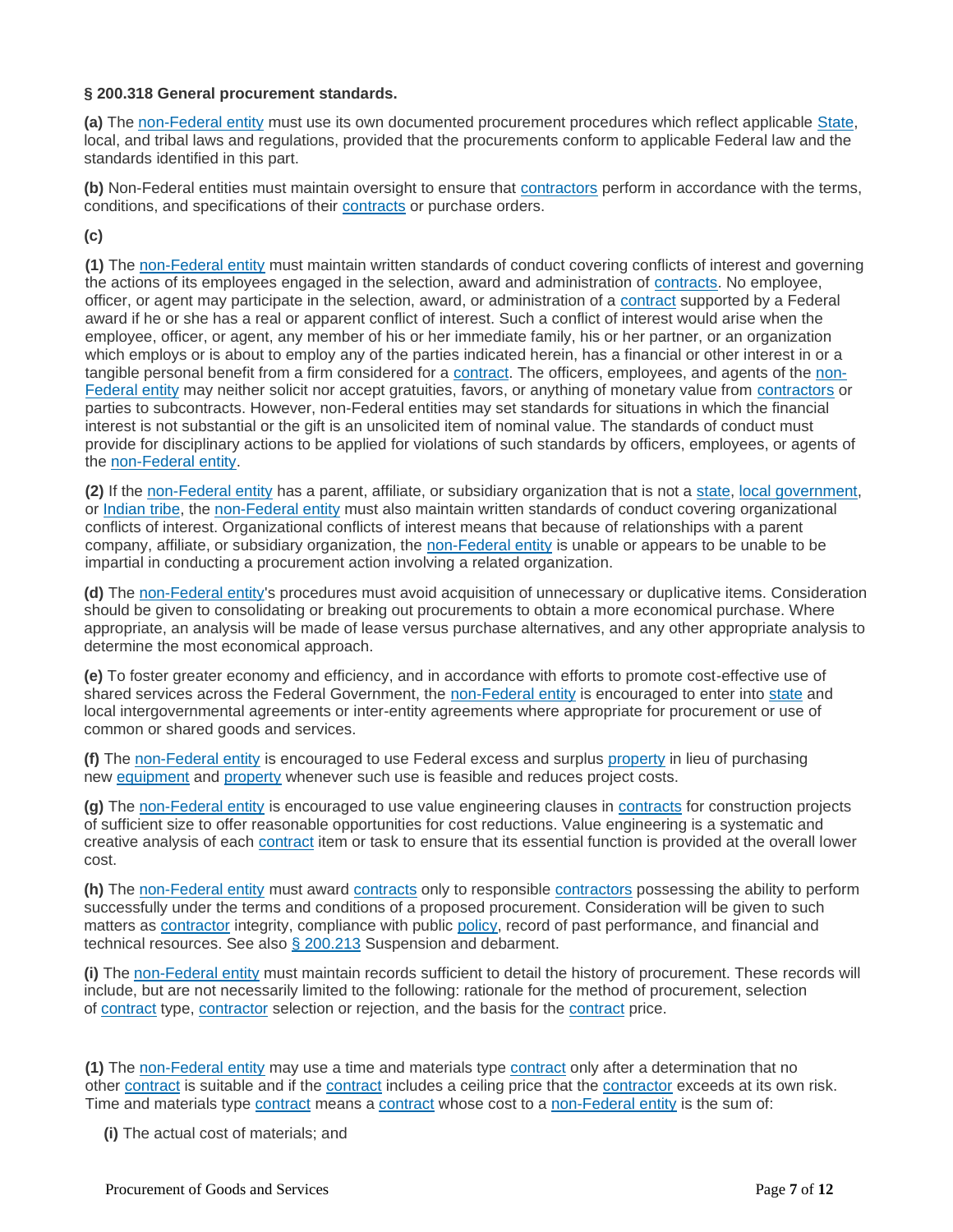**(ii)** Direct labor hours charged at fixed hourly rates that reflect wages, general and administrative expenses, and profit.

**(2)** Since this formula generates an open-ended [contract](https://www.law.cornell.edu/definitions/index.php?width=840&height=800&iframe=true&def_id=dad614c8a49266d2767ab3a834546ad5&term_occur=999&term_src=Title:2:Subtitle:A:Chapter:II:Part:200:Subpart:D:Subjgrp:31:200.318) price, a time-and-materials [contract](https://www.law.cornell.edu/definitions/index.php?width=840&height=800&iframe=true&def_id=dad614c8a49266d2767ab3a834546ad5&term_occur=999&term_src=Title:2:Subtitle:A:Chapter:II:Part:200:Subpart:D:Subjgrp:31:200.318) provides no positive profit incentive to the [contractor](https://www.law.cornell.edu/definitions/index.php?width=840&height=800&iframe=true&def_id=74f8c247fb5c2e5672df209600833d51&term_occur=999&term_src=Title:2:Subtitle:A:Chapter:II:Part:200:Subpart:D:Subjgrp:31:200.318) for cost control or labor efficiency. Therefore, each [contract](https://www.law.cornell.edu/definitions/index.php?width=840&height=800&iframe=true&def_id=dad614c8a49266d2767ab3a834546ad5&term_occur=999&term_src=Title:2:Subtitle:A:Chapter:II:Part:200:Subpart:D:Subjgrp:31:200.318) must set a ceiling price that the [contractor](https://www.law.cornell.edu/definitions/index.php?width=840&height=800&iframe=true&def_id=74f8c247fb5c2e5672df209600833d51&term_occur=999&term_src=Title:2:Subtitle:A:Chapter:II:Part:200:Subpart:D:Subjgrp:31:200.318) exceeds at its own risk. Further, the [non-Federal entity](https://www.law.cornell.edu/definitions/index.php?width=840&height=800&iframe=true&def_id=e70d4d5b3d21f635ea2aec391214bde6&term_occur=999&term_src=Title:2:Subtitle:A:Chapter:II:Part:200:Subpart:D:Subjgrp:31:200.318) awarding such a [contract](https://www.law.cornell.edu/definitions/index.php?width=840&height=800&iframe=true&def_id=dad614c8a49266d2767ab3a834546ad5&term_occur=999&term_src=Title:2:Subtitle:A:Chapter:II:Part:200:Subpart:D:Subjgrp:31:200.318) must assert a high degree of oversight in order to obtain reasonable assurance that the [contractor](https://www.law.cornell.edu/definitions/index.php?width=840&height=800&iframe=true&def_id=74f8c247fb5c2e5672df209600833d51&term_occur=999&term_src=Title:2:Subtitle:A:Chapter:II:Part:200:Subpart:D:Subjgrp:31:200.318) is using efficient methods and effective cost controls.

**(k)** The [non-Federal entity](https://www.law.cornell.edu/definitions/index.php?width=840&height=800&iframe=true&def_id=e70d4d5b3d21f635ea2aec391214bde6&term_occur=999&term_src=Title:2:Subtitle:A:Chapter:II:Part:200:Subpart:D:Subjgrp:31:200.318) alone must be responsible, in accordance with good administrative practice and sound business judgment, for the settlement of all contractual and administrative issues arising out of procurements. These issues include, but are not limited to, source evaluation, protests, disputes, and claims. These standards do not relieve the [non-Federal entity](https://www.law.cornell.edu/definitions/index.php?width=840&height=800&iframe=true&def_id=e70d4d5b3d21f635ea2aec391214bde6&term_occur=999&term_src=Title:2:Subtitle:A:Chapter:II:Part:200:Subpart:D:Subjgrp:31:200.318) of any contractual responsibilities under its contracts. The [Federal awarding](https://www.law.cornell.edu/definitions/index.php?width=840&height=800&iframe=true&def_id=a56842fe7ffc1adf97444068765fa6be&term_occur=999&term_src=Title:2:Subtitle:A:Chapter:II:Part:200:Subpart:D:Subjgrp:31:200.318)  [agency](https://www.law.cornell.edu/definitions/index.php?width=840&height=800&iframe=true&def_id=a56842fe7ffc1adf97444068765fa6be&term_occur=999&term_src=Title:2:Subtitle:A:Chapter:II:Part:200:Subpart:D:Subjgrp:31:200.318) will not substitute its judgment for that of the [non-Federal entity](https://www.law.cornell.edu/definitions/index.php?width=840&height=800&iframe=true&def_id=e70d4d5b3d21f635ea2aec391214bde6&term_occur=999&term_src=Title:2:Subtitle:A:Chapter:II:Part:200:Subpart:D:Subjgrp:31:200.318) unless the matter is primarily a Federal concern. Violations of law will be referred to the local, [state,](https://www.law.cornell.edu/definitions/index.php?width=840&height=800&iframe=true&def_id=89450cc597955157f0392deeabdb3199&term_occur=999&term_src=Title:2:Subtitle:A:Chapter:II:Part:200:Subpart:D:Subjgrp:31:200.318) or Federal authority having proper jurisdiction.

[\[78 FR 78608,](https://www.law.cornell.edu/rio/citation/78_FR_78608) Dec. 26, 2013, as amended at [79 FR 75885,](https://www.law.cornell.edu/rio/citation/79_FR_75885) Dec. 19, 2014; [80 FR 43309,](https://www.law.cornell.edu/rio/citation/80_FR_43309) July 22, 2015]

### **§ 200.319 Competition.**

**(a)** All procurement transactions must be conducted in a manner providing full and open competition consistent with the standards of this section. In order to ensure objective [contractor](https://www.law.cornell.edu/definitions/index.php?width=840&height=800&iframe=true&def_id=74f8c247fb5c2e5672df209600833d51&term_occur=999&term_src=Title:2:Subtitle:A:Chapter:II:Part:200:Subpart:D:Subjgrp:31:200.319) performance and eliminate unfair competitive advantage, [contractors](https://www.law.cornell.edu/definitions/index.php?width=840&height=800&iframe=true&def_id=74f8c247fb5c2e5672df209600833d51&term_occur=999&term_src=Title:2:Subtitle:A:Chapter:II:Part:200:Subpart:D:Subjgrp:31:200.319) that develop or draft specifications, requirements, statements of work, or invitations for bids or requests for proposals must be excluded from competing for such procurements. Some of the situations considered to be restrictive of competition include but are not limited to:

**(1)** Placing unreasonable requirements on firms in order for them to qualify to do business;

**(2)** Requiring unnecessary experience and excessive bonding;

**(3)** Noncompetitive pricing practices between firms or between affiliated companies;

**(4)** Noncompetitive [contracts](https://www.law.cornell.edu/definitions/index.php?width=840&height=800&iframe=true&def_id=dad614c8a49266d2767ab3a834546ad5&term_occur=999&term_src=Title:2:Subtitle:A:Chapter:II:Part:200:Subpart:D:Subjgrp:31:200.319) to consultants that are on retainer [contracts;](https://www.law.cornell.edu/definitions/index.php?width=840&height=800&iframe=true&def_id=dad614c8a49266d2767ab3a834546ad5&term_occur=999&term_src=Title:2:Subtitle:A:Chapter:II:Part:200:Subpart:D:Subjgrp:31:200.319)

**(5)** Organizational conflicts of interest;

**(6)** Specifying only a "brand name" product instead of allowing "an equal" product to be offered and describing the performance or other relevant requirements of the procurement; and

**(7)** Any arbitrary action in the procurement process.

**(b)** The [non-Federal entity](https://www.law.cornell.edu/definitions/index.php?width=840&height=800&iframe=true&def_id=e70d4d5b3d21f635ea2aec391214bde6&term_occur=999&term_src=Title:2:Subtitle:A:Chapter:II:Part:200:Subpart:D:Subjgrp:31:200.319) must conduct procurements in a manner that prohibits the use of statutorily or administratively imposed [state,](https://www.law.cornell.edu/definitions/index.php?width=840&height=800&iframe=true&def_id=89450cc597955157f0392deeabdb3199&term_occur=999&term_src=Title:2:Subtitle:A:Chapter:II:Part:200:Subpart:D:Subjgrp:31:200.319) local, or tribal geographical preferences in the evaluation of bids or proposals, except in those cases where applicable Federal statutes expressly mandate or encourage geographic preference. Nothing in this section preempts [state](https://www.law.cornell.edu/definitions/index.php?width=840&height=800&iframe=true&def_id=89450cc597955157f0392deeabdb3199&term_occur=999&term_src=Title:2:Subtitle:A:Chapter:II:Part:200:Subpart:D:Subjgrp:31:200.319) licensing laws. When contracting for architectural and engineering (A/E) services, geographic location may be a selection criterion provided its application leaves an appropriate number of qualified firms, given the nature and size of the project, to compete for the [contract.](https://www.law.cornell.edu/definitions/index.php?width=840&height=800&iframe=true&def_id=dad614c8a49266d2767ab3a834546ad5&term_occur=999&term_src=Title:2:Subtitle:A:Chapter:II:Part:200:Subpart:D:Subjgrp:31:200.319)

**(c)** The [non-Federal entity](https://www.law.cornell.edu/definitions/index.php?width=840&height=800&iframe=true&def_id=e70d4d5b3d21f635ea2aec391214bde6&term_occur=999&term_src=Title:2:Subtitle:A:Chapter:II:Part:200:Subpart:D:Subjgrp:31:200.319) must have written procedures for procurement transactions. These procedures must ensure that all solicitations:

**(1)** Incorporate a clear and accurate description of the technical requirements for the material, product, or service to be procured. Such description must not, in competitive procurements, contain features which unduly restrict competition. The description may include a statement of the qualitative nature of the material, product or service to be procured and, when necessary, must set forth those minimum essential characteristics and standards to which it must conform if it is to satisfy its intended use. Detailed product specifications should be avoided if at all possible. When it is impractical or uneconomical to make a clear and accurate description of the technical requirements, a "brand name or equivalent" description may be used as a means to define the performance or other salient requirements of procurement. The specific features of the named brand which must be met by offers must be clearly stated; and

**(2)** Identify all requirements which the offerors must fulfill and all other factors to be used in evaluating bids or proposals.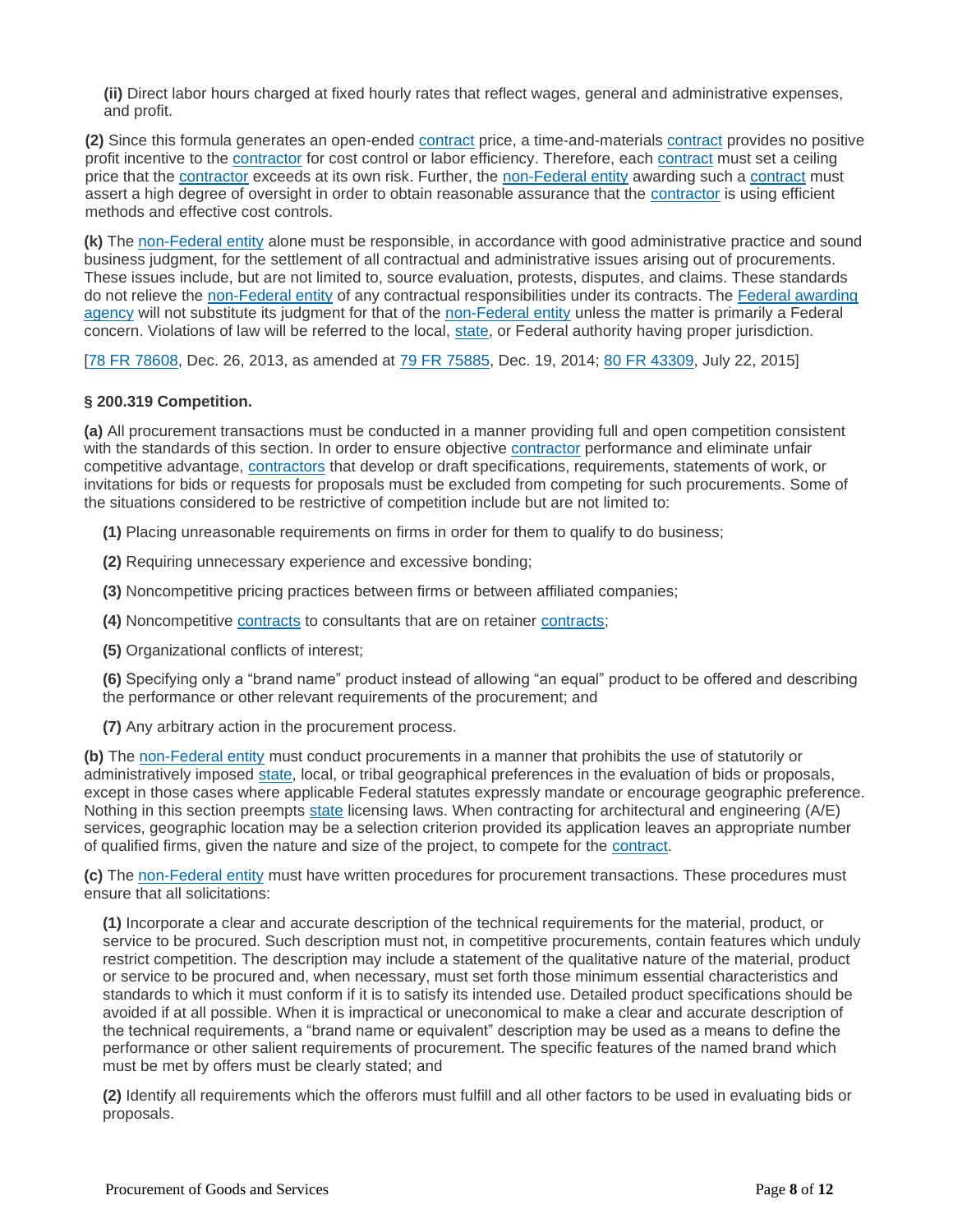**(d)** The [non-Federal entity](https://www.law.cornell.edu/definitions/index.php?width=840&height=800&iframe=true&def_id=e70d4d5b3d21f635ea2aec391214bde6&term_occur=999&term_src=Title:2:Subtitle:A:Chapter:II:Part:200:Subpart:D:Subjgrp:31:200.319) must ensure that all prequalified lists of persons, firms, or products which are used in acquiring goods and services are current and include enough qualified sources to ensure maximum open and free competition. Also, the [non-Federal entity](https://www.law.cornell.edu/definitions/index.php?width=840&height=800&iframe=true&def_id=e70d4d5b3d21f635ea2aec391214bde6&term_occur=999&term_src=Title:2:Subtitle:A:Chapter:II:Part:200:Subpart:D:Subjgrp:31:200.319) must not preclude potential bidders from qualifying during the solicitation period.

[\[78 FR 78608,](https://www.law.cornell.edu/rio/citation/78_FR_78608) Dec. 26, 2013, as amended at [79 FR 75885,](https://www.law.cornell.edu/rio/citation/79_FR_75885) Dec. 19, 2014]

### **§ 200.320 Methods of procurement to be followed.**

The [non-Federal entity](https://www.law.cornell.edu/definitions/index.php?width=840&height=800&iframe=true&def_id=e70d4d5b3d21f635ea2aec391214bde6&term_occur=999&term_src=Title:2:Subtitle:A:Chapter:II:Part:200:Subpart:D:Subjgrp:31:200.320) must use one of the following methods of procurement.

**(a)** Procurement by [micro-purchases.](https://www.law.cornell.edu/definitions/index.php?width=840&height=800&iframe=true&def_id=b04b4ea5a25248995ba6064d4f1b5163&term_occur=999&term_src=Title:2:Subtitle:A:Chapter:II:Part:200:Subpart:D:Subjgrp:31:200.320) Procurement by [micro-purchase](https://www.law.cornell.edu/definitions/index.php?width=840&height=800&iframe=true&def_id=b04b4ea5a25248995ba6064d4f1b5163&term_occur=999&term_src=Title:2:Subtitle:A:Chapter:II:Part:200:Subpart:D:Subjgrp:31:200.320) is the acquisition of [supplies](https://www.law.cornell.edu/definitions/index.php?width=840&height=800&iframe=true&def_id=417f307e32260214332b0cf1264dd8af&term_occur=999&term_src=Title:2:Subtitle:A:Chapter:II:Part:200:Subpart:D:Subjgrp:31:200.320) or services, the aggregate dollar amount of which does not exceed the [micro-purchase](https://www.law.cornell.edu/definitions/index.php?width=840&height=800&iframe=true&def_id=b04b4ea5a25248995ba6064d4f1b5163&term_occur=999&term_src=Title:2:Subtitle:A:Chapter:II:Part:200:Subpart:D:Subjgrp:31:200.320) threshold [\(§ 200.67](https://www.law.cornell.edu/cfr/text/2/200.67) Micro-purchase). To the extent practicable, the [non-Federal entity](https://www.law.cornell.edu/definitions/index.php?width=840&height=800&iframe=true&def_id=e70d4d5b3d21f635ea2aec391214bde6&term_occur=999&term_src=Title:2:Subtitle:A:Chapter:II:Part:200:Subpart:D:Subjgrp:31:200.320) must distribute [micro-purchases](https://www.law.cornell.edu/definitions/index.php?width=840&height=800&iframe=true&def_id=b04b4ea5a25248995ba6064d4f1b5163&term_occur=999&term_src=Title:2:Subtitle:A:Chapter:II:Part:200:Subpart:D:Subjgrp:31:200.320) equitably among qualified suppliers. [Micro-purchases](https://www.law.cornell.edu/definitions/index.php?width=840&height=800&iframe=true&def_id=b04b4ea5a25248995ba6064d4f1b5163&term_occur=999&term_src=Title:2:Subtitle:A:Chapter:II:Part:200:Subpart:D:Subjgrp:31:200.320) may be awarded without soliciting competitive quotations if the [non-Federal](https://www.law.cornell.edu/definitions/index.php?width=840&height=800&iframe=true&def_id=e70d4d5b3d21f635ea2aec391214bde6&term_occur=999&term_src=Title:2:Subtitle:A:Chapter:II:Part:200:Subpart:D:Subjgrp:31:200.320)  [entity](https://www.law.cornell.edu/definitions/index.php?width=840&height=800&iframe=true&def_id=e70d4d5b3d21f635ea2aec391214bde6&term_occur=999&term_src=Title:2:Subtitle:A:Chapter:II:Part:200:Subpart:D:Subjgrp:31:200.320) considers the price to be reasonable.

**(b)** Procurement by small purchase procedures. Small purchase procedures are those relatively simple and informal procurement methods for securing services, [supplies,](https://www.law.cornell.edu/definitions/index.php?width=840&height=800&iframe=true&def_id=417f307e32260214332b0cf1264dd8af&term_occur=999&term_src=Title:2:Subtitle:A:Chapter:II:Part:200:Subpart:D:Subjgrp:31:200.320) or other [property](https://www.law.cornell.edu/definitions/index.php?width=840&height=800&iframe=true&def_id=cd1b615176564046b0a6fa05da9b1aa8&term_occur=999&term_src=Title:2:Subtitle:A:Chapter:II:Part:200:Subpart:D:Subjgrp:31:200.320) that do not cost more than the [Simplified Acquisition Threshold.](https://www.law.cornell.edu/definitions/index.php?width=840&height=800&iframe=true&def_id=d6be8abcf9b6b6fec2f2f7568328f2dc&term_occur=999&term_src=Title:2:Subtitle:A:Chapter:II:Part:200:Subpart:D:Subjgrp:31:200.320) If small purchase procedures are used, price or rate quotations must be obtained from an adequate number of qualified sources.

**(c)** Procurement by sealed bids (formal advertising). Bids are publicly solicited and a firm fixed price [contract](https://www.law.cornell.edu/definitions/index.php?width=840&height=800&iframe=true&def_id=dad614c8a49266d2767ab3a834546ad5&term_occur=999&term_src=Title:2:Subtitle:A:Chapter:II:Part:200:Subpart:D:Subjgrp:31:200.320) (lump sum or unit price) is awarded to the responsible bidder whose bid, conforming with all the material terms and conditions of the invitation for bids, is the lowest in price. The sealed bid method is the preferred method for procuring construction, if the conditions in paragraph  $(c)(1)$  of this section apply.

**(1)** In order for sealed bidding to be feasible, the following conditions should be present:

**(i)** A complete, adequate, and realistic specification or purchase description is available;

**(ii)** Two or more responsible bidders are willing and able to compete effectively for the business; and

(iii) The procurement lends itself to a firm fixed price **[contract](https://www.law.cornell.edu/definitions/index.php?width=840&height=800&iframe=true&def_id=dad614c8a49266d2767ab3a834546ad5&term_occur=999&term_src=Title:2:Subtitle:A:Chapter:II:Part:200:Subpart:D:Subjgrp:31:200.320)** and the selection of the successful bidder can be made principally on the basis of price.

**(2)** If sealed bids are used, the following requirements apply:

**(i)** Bids must be solicited from an adequate number of known suppliers, providing them sufficient response time prior to the date set for opening the bids, for local, and tribal governments, the invitation for bids must be publicly advertised;

**(ii)** The invitation for bids, which will include any specifications and pertinent attachments, must define the items or services in order for the bidder to properly respond;

**(iii)** All bids will be opened at the time and place prescribed in the invitation for bids, and for local and tribal governments, the bids must be opened publicly;

**(iv)** A firm fixed price [contract](https://www.law.cornell.edu/definitions/index.php?width=840&height=800&iframe=true&def_id=dad614c8a49266d2767ab3a834546ad5&term_occur=999&term_src=Title:2:Subtitle:A:Chapter:II:Part:200:Subpart:D:Subjgrp:31:200.320) award will be made in writing to the lowest responsive and responsible bidder. Where specified in bidding documents, factors such as discounts, transportation cost, and life cycle costs must be considered in determining which bid is lowest. Payment discounts will only be used to determine the low bid when prior experience indicates that such discounts are usually taken advantage of; and

**(v)** Any or all bids may be rejected if there is a sound documented reason.

**(d)** Procurement by competitive proposals. The technique of competitive proposals is normally conducted with more than one source submitting an offer, and either a fixed price or cost-reimbursement type [contract](https://www.law.cornell.edu/definitions/index.php?width=840&height=800&iframe=true&def_id=dad614c8a49266d2767ab3a834546ad5&term_occur=999&term_src=Title:2:Subtitle:A:Chapter:II:Part:200:Subpart:D:Subjgrp:31:200.320) is awarded. It is generally used when conditions are not appropriate for the use of sealed bids. If this method is used, the following requirements apply:

**(1)** Requests for proposals must be publicized and identify all evaluation factors and their relative importance. Any response to publicized requests for proposals must be considered to the maximum extent practical;

**(2)** Proposals must be solicited from an adequate number of qualified sources;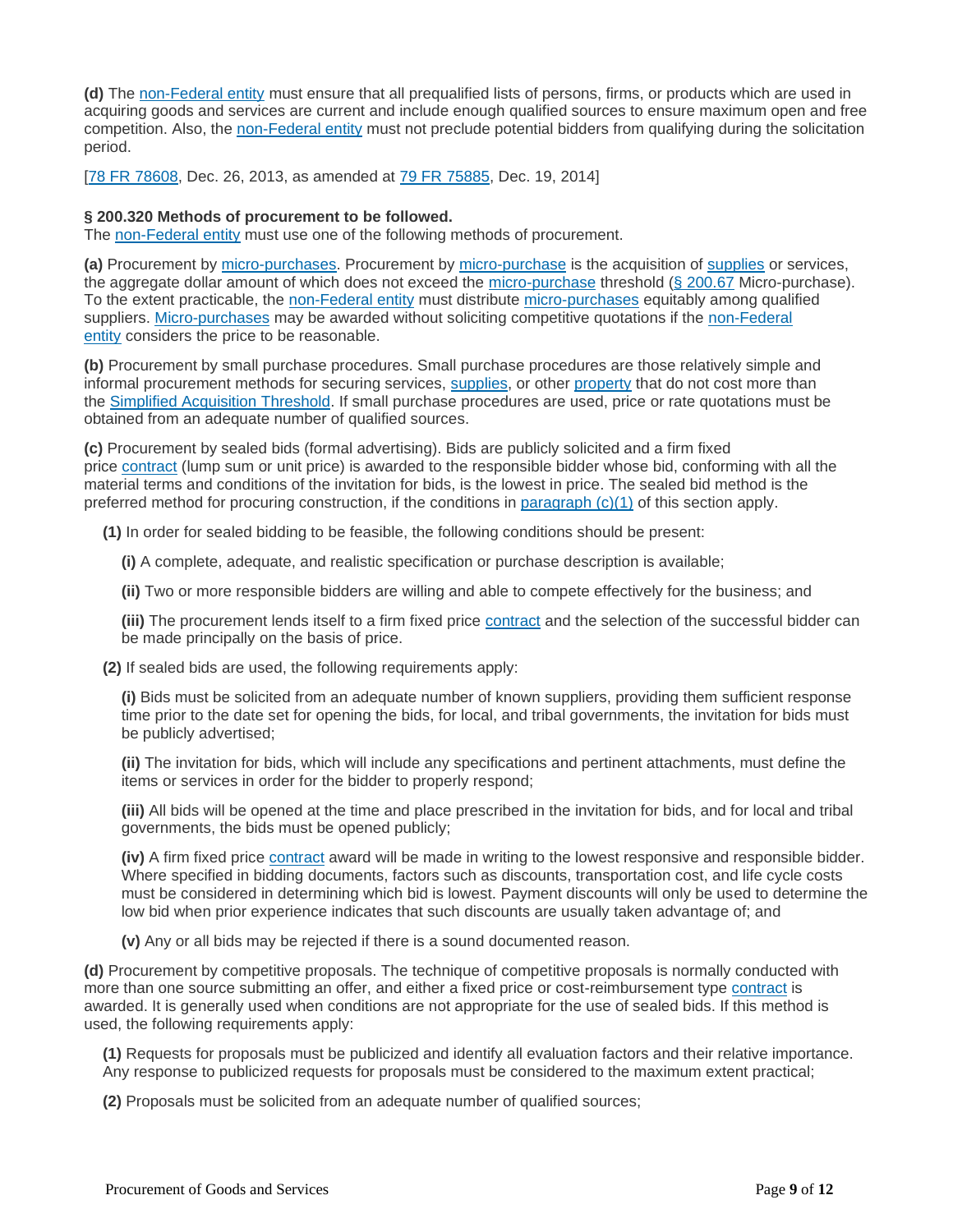**(3)** The [non-Federal entity](https://www.law.cornell.edu/definitions/index.php?width=840&height=800&iframe=true&def_id=e70d4d5b3d21f635ea2aec391214bde6&term_occur=999&term_src=Title:2:Subtitle:A:Chapter:II:Part:200:Subpart:D:Subjgrp:31:200.320) must have a written method for conducting technical evaluations of the proposals received and for selecting recipients;

**(4)** [Contracts](https://www.law.cornell.edu/definitions/index.php?width=840&height=800&iframe=true&def_id=dad614c8a49266d2767ab3a834546ad5&term_occur=999&term_src=Title:2:Subtitle:A:Chapter:II:Part:200:Subpart:D:Subjgrp:31:200.320) must be awarded to the responsible firm whose proposal is most advantageous to the program, with price and other factors considered; and

**(5)** The [non-Federal entity](https://www.law.cornell.edu/definitions/index.php?width=840&height=800&iframe=true&def_id=e70d4d5b3d21f635ea2aec391214bde6&term_occur=999&term_src=Title:2:Subtitle:A:Chapter:II:Part:200:Subpart:D:Subjgrp:31:200.320) may use competitive proposal procedures for qualifications-based procurement of architectural/engineering (A/E) professional services whereby competitors' qualifications are evaluated and the most qualified competitor is selected, subject to negotiation of fair and reasonable compensation. The method, where price is not used as a selection factor, can only be used in procurement of A/E professional services. It cannot be used to purchase other types of services though A/E firms are a potential source to perform the proposed effort.

#### **(e)** [Reserved]

**(f)** Procurement by noncompetitive proposals. Procurement by noncompetitive proposals is procurement through solicitation of a proposal from only one source and may be used only when one or more of the following circumstances apply:

**(1)** The item is available only from a single source;

**(2)** The public exigency or emergency for the requirement will not permit a delay resulting from competitive solicitation;

**(3)** The [Federal awarding agency](https://www.law.cornell.edu/definitions/index.php?width=840&height=800&iframe=true&def_id=a56842fe7ffc1adf97444068765fa6be&term_occur=999&term_src=Title:2:Subtitle:A:Chapter:II:Part:200:Subpart:D:Subjgrp:31:200.320) or [pass-through entity](https://www.law.cornell.edu/definitions/index.php?width=840&height=800&iframe=true&def_id=bd068de301925928a02adc6fab1b1d02&term_occur=999&term_src=Title:2:Subtitle:A:Chapter:II:Part:200:Subpart:D:Subjgrp:31:200.320) expressly authorizes noncompetitive proposals in response to a written request from the [non-Federal entity;](https://www.law.cornell.edu/definitions/index.php?width=840&height=800&iframe=true&def_id=e70d4d5b3d21f635ea2aec391214bde6&term_occur=999&term_src=Title:2:Subtitle:A:Chapter:II:Part:200:Subpart:D:Subjgrp:31:200.320) or

**(4)** After solicitation of a number of sources, competition is determined inadequate.

[\[78 FR 78608,](https://www.law.cornell.edu/rio/citation/78_FR_78608) Dec. 26, 2013, as amended at [79 FR 75885,](https://www.law.cornell.edu/rio/citation/79_FR_75885) Dec. 19, 2014; [80 FR 54409,](https://www.law.cornell.edu/rio/citation/80_FR_54409) Sept. 10, 2015]

#### **§ 200.321 Contracting with small and minority businesses, women's business enterprises, and labor surplus area firms.**

**(a)** The [non-Federal entity](https://www.law.cornell.edu/definitions/index.php?width=840&height=800&iframe=true&def_id=e70d4d5b3d21f635ea2aec391214bde6&term_occur=999&term_src=Title:2:Subtitle:A:Chapter:II:Part:200:Subpart:D:Subjgrp:31:200.321) must take all necessary affirmative steps to assure that minority businesses, women's business enterprises, and labor surplus area firms are used when possible.

**(b)** Affirmative steps must include:

**(1)** Placing qualified small and minority businesses and women's business enterprises on solicitation lists;

**(2)** Assuring that small and minority businesses, and women's business enterprises are solicited whenever they are potential sources;

**(3)** Dividing total requirements, when economically feasible, into smaller tasks or quantities to permit maximum participation by small and minority businesses, and women's business enterprises;

**(4)** Establishing delivery schedules, where the requirement permits, which encourage participation by small and minority businesses, and women's business enterprises;

**(5)** Using the services and assistance, as appropriate, of such organizations as the Small Business Administration and the Minority Business Development Agency of the Department of Commerce; and

**(6)** Requiring the prime [contractor,](https://www.law.cornell.edu/definitions/index.php?width=840&height=800&iframe=true&def_id=74f8c247fb5c2e5672df209600833d51&term_occur=999&term_src=Title:2:Subtitle:A:Chapter:II:Part:200:Subpart:D:Subjgrp:31:200.321) if subcontracts are to be let, to take the affirmative steps listed in paragraphs (1) through (5) of this section.

#### **§ 200.322 Procurement of recovered materials.**

A [non-Federal entity](https://www.law.cornell.edu/definitions/index.php?width=840&height=800&iframe=true&def_id=e70d4d5b3d21f635ea2aec391214bde6&term_occur=999&term_src=Title:2:Subtitle:A:Chapter:II:Part:200:Subpart:D:Subjgrp:31:200.322) that is a [state](https://www.law.cornell.edu/definitions/index.php?width=840&height=800&iframe=true&def_id=89450cc597955157f0392deeabdb3199&term_occur=999&term_src=Title:2:Subtitle:A:Chapter:II:Part:200:Subpart:D:Subjgrp:31:200.322) agency or agency of a political subdivision of a state and its [contractors](https://www.law.cornell.edu/definitions/index.php?width=840&height=800&iframe=true&def_id=74f8c247fb5c2e5672df209600833d51&term_occur=999&term_src=Title:2:Subtitle:A:Chapter:II:Part:200:Subpart:D:Subjgrp:31:200.322) must comply with section 6002 of the [Solid Waste Disposal Act,](https://www.law.cornell.edu/topn/solid_waste_disposal_act) as amended by the Resource Conservation and Recovery Act. The requirements of Section 6002 include procuring only items designated in guidelines of the Environmental Protection Agency (EPA) at [40 CFR part 247](https://www.law.cornell.edu/cfr/text/40/part-247) that contain the highest percentage of recovered materials practicable, consistent with maintaining a satisfactory level of competition, where the purchase price of the item exceeds \$10,000 or the value of the quantity acquired during the preceding fiscal year exceeded \$10,000; procuring solid waste management services in a manner that maximizes energy and resource recovery;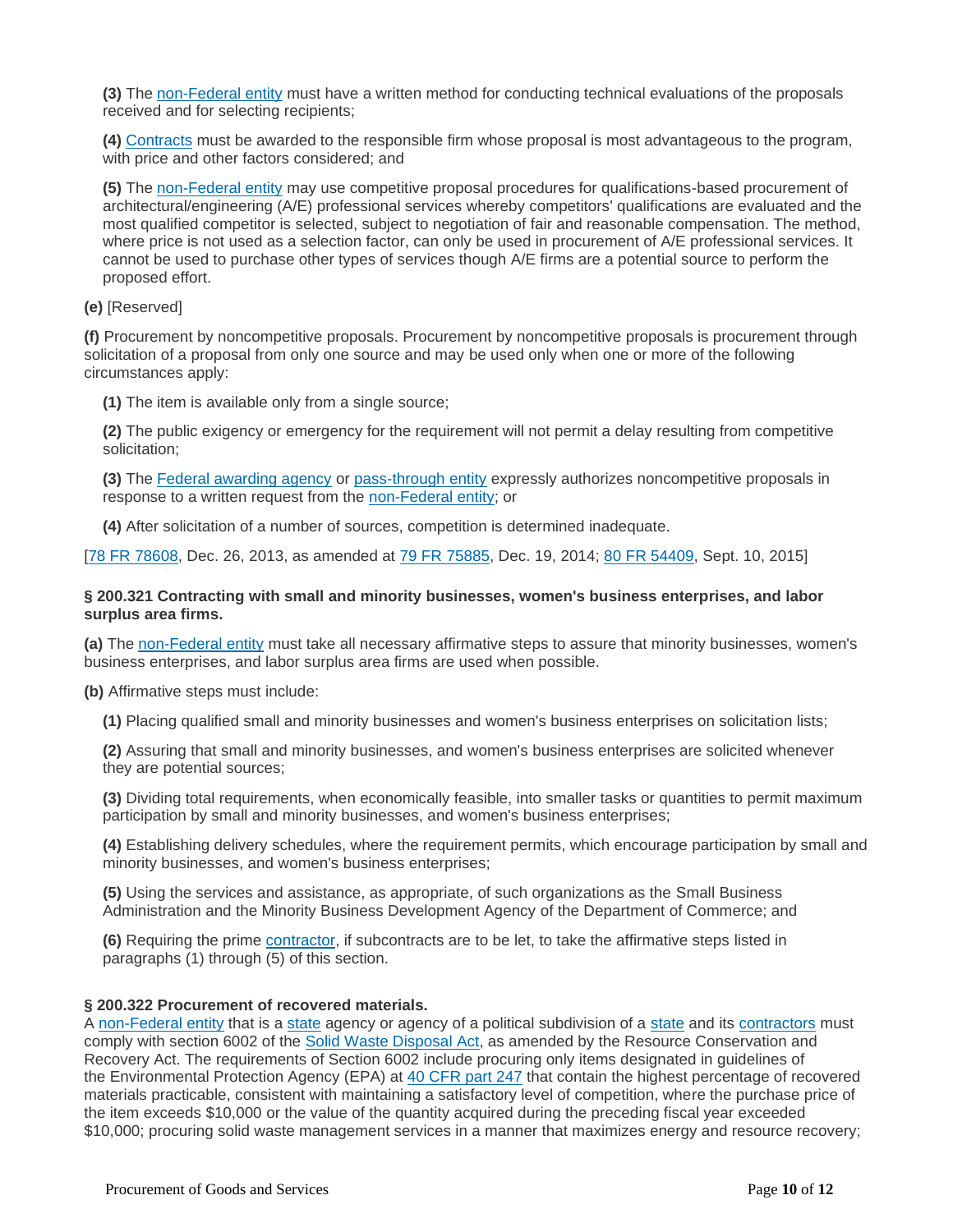and establishing an affirmative procurement program for procurement of recovered materials identified in the EPA guidelines.

[\[78 FR 78608,](https://www.law.cornell.edu/rio/citation/78_FR_78608) Dec. 26, 2013, as amended at [79 FR 75885,](https://www.law.cornell.edu/rio/citation/79_FR_75885) Dec. 19, 2014]

#### **§ 200.323 [Contract](https://www.law.cornell.edu/definitions/index.php?width=840&height=800&iframe=true&def_id=dad614c8a49266d2767ab3a834546ad5&term_occur=999&term_src=Title:2:Subtitle:A:Chapter:II:Part:200:Subpart:D:Subjgrp:31:200.323) cost and price.**

**(a)** The [non-Federal entity](https://www.law.cornell.edu/definitions/index.php?width=840&height=800&iframe=true&def_id=e70d4d5b3d21f635ea2aec391214bde6&term_occur=999&term_src=Title:2:Subtitle:A:Chapter:II:Part:200:Subpart:D:Subjgrp:31:200.323) must perform a cost or price analysis in connection with every procurement action in excess of the [Simplified Acquisition Threshold](https://www.law.cornell.edu/definitions/index.php?width=840&height=800&iframe=true&def_id=d6be8abcf9b6b6fec2f2f7568328f2dc&term_occur=999&term_src=Title:2:Subtitle:A:Chapter:II:Part:200:Subpart:D:Subjgrp:31:200.323) including [contract](https://www.law.cornell.edu/definitions/index.php?width=840&height=800&iframe=true&def_id=dad614c8a49266d2767ab3a834546ad5&term_occur=999&term_src=Title:2:Subtitle:A:Chapter:II:Part:200:Subpart:D:Subjgrp:31:200.323) modifications. The method and degree of analysis is dependent on the facts surrounding the particular procurement situation, but as a starting point, the [non-Federal entity](https://www.law.cornell.edu/definitions/index.php?width=840&height=800&iframe=true&def_id=e70d4d5b3d21f635ea2aec391214bde6&term_occur=999&term_src=Title:2:Subtitle:A:Chapter:II:Part:200:Subpart:D:Subjgrp:31:200.323) must make independent estimates before receiving bids or proposals.

**(b)** The [non-Federal entity](https://www.law.cornell.edu/definitions/index.php?width=840&height=800&iframe=true&def_id=e70d4d5b3d21f635ea2aec391214bde6&term_occur=999&term_src=Title:2:Subtitle:A:Chapter:II:Part:200:Subpart:D:Subjgrp:31:200.323) must negotiate profit as a separate element of the price for each [contract](https://www.law.cornell.edu/definitions/index.php?width=840&height=800&iframe=true&def_id=dad614c8a49266d2767ab3a834546ad5&term_occur=999&term_src=Title:2:Subtitle:A:Chapter:II:Part:200:Subpart:D:Subjgrp:31:200.323) in which there is no price competition and in all cases where cost analysis is performed. To establish a fair and reasonable profit, consideration must be given to the complexity of the work to be performed, the risk borne by the [contractor,](https://www.law.cornell.edu/definitions/index.php?width=840&height=800&iframe=true&def_id=74f8c247fb5c2e5672df209600833d51&term_occur=999&term_src=Title:2:Subtitle:A:Chapter:II:Part:200:Subpart:D:Subjgrp:31:200.323) the [contractor'](https://www.law.cornell.edu/definitions/index.php?width=840&height=800&iframe=true&def_id=74f8c247fb5c2e5672df209600833d51&term_occur=999&term_src=Title:2:Subtitle:A:Chapter:II:Part:200:Subpart:D:Subjgrp:31:200.323)s investment, the amount of subcontracting, the quality of its record of past performance, and industry profit rates in the surrounding geographical area for similar work.

**(c)** Costs or prices based on estimated costs for [contracts](https://www.law.cornell.edu/definitions/index.php?width=840&height=800&iframe=true&def_id=dad614c8a49266d2767ab3a834546ad5&term_occur=999&term_src=Title:2:Subtitle:A:Chapter:II:Part:200:Subpart:D:Subjgrp:31:200.323) under the Federal award are allowable only to the extent that costs incurred or cost estimates included in negotiated prices would be allowable for the [non-Federal](https://www.law.cornell.edu/definitions/index.php?width=840&height=800&iframe=true&def_id=e70d4d5b3d21f635ea2aec391214bde6&term_occur=999&term_src=Title:2:Subtitle:A:Chapter:II:Part:200:Subpart:D:Subjgrp:31:200.323)  [entity](https://www.law.cornell.edu/definitions/index.php?width=840&height=800&iframe=true&def_id=e70d4d5b3d21f635ea2aec391214bde6&term_occur=999&term_src=Title:2:Subtitle:A:Chapter:II:Part:200:Subpart:D:Subjgrp:31:200.323) under Subpart E - Cost Principles of this part. The [non-Federal entity](https://www.law.cornell.edu/definitions/index.php?width=840&height=800&iframe=true&def_id=e70d4d5b3d21f635ea2aec391214bde6&term_occur=999&term_src=Title:2:Subtitle:A:Chapter:II:Part:200:Subpart:D:Subjgrp:31:200.323) may reference its own cost principles that comply with the Federal cost principles.

**(d)** The cost plus a percentage of cost and percentage of construction cost methods of contracting must not be used.

#### **§ 200.324 [Federal awarding agency](https://www.law.cornell.edu/definitions/index.php?width=840&height=800&iframe=true&def_id=a56842fe7ffc1adf97444068765fa6be&term_occur=999&term_src=Title:2:Subtitle:A:Chapter:II:Part:200:Subpart:D:Subjgrp:31:200.324) or [pass-through entity](https://www.law.cornell.edu/definitions/index.php?width=840&height=800&iframe=true&def_id=bd068de301925928a02adc6fab1b1d02&term_occur=999&term_src=Title:2:Subtitle:A:Chapter:II:Part:200:Subpart:D:Subjgrp:31:200.324) review.**

**(a)** The [non-Federal entity](https://www.law.cornell.edu/definitions/index.php?width=840&height=800&iframe=true&def_id=e70d4d5b3d21f635ea2aec391214bde6&term_occur=999&term_src=Title:2:Subtitle:A:Chapter:II:Part:200:Subpart:D:Subjgrp:31:200.324) must make available, upon request of the [Federal awarding agency](https://www.law.cornell.edu/definitions/index.php?width=840&height=800&iframe=true&def_id=a56842fe7ffc1adf97444068765fa6be&term_occur=999&term_src=Title:2:Subtitle:A:Chapter:II:Part:200:Subpart:D:Subjgrp:31:200.324) or [pass-through](https://www.law.cornell.edu/definitions/index.php?width=840&height=800&iframe=true&def_id=bd068de301925928a02adc6fab1b1d02&term_occur=999&term_src=Title:2:Subtitle:A:Chapter:II:Part:200:Subpart:D:Subjgrp:31:200.324)  [entity,](https://www.law.cornell.edu/definitions/index.php?width=840&height=800&iframe=true&def_id=bd068de301925928a02adc6fab1b1d02&term_occur=999&term_src=Title:2:Subtitle:A:Chapter:II:Part:200:Subpart:D:Subjgrp:31:200.324) technical specifications on proposed procurements where the [Federal awarding agency](https://www.law.cornell.edu/definitions/index.php?width=840&height=800&iframe=true&def_id=a56842fe7ffc1adf97444068765fa6be&term_occur=999&term_src=Title:2:Subtitle:A:Chapter:II:Part:200:Subpart:D:Subjgrp:31:200.324) or [pass-through](https://www.law.cornell.edu/definitions/index.php?width=840&height=800&iframe=true&def_id=bd068de301925928a02adc6fab1b1d02&term_occur=999&term_src=Title:2:Subtitle:A:Chapter:II:Part:200:Subpart:D:Subjgrp:31:200.324)  [entity](https://www.law.cornell.edu/definitions/index.php?width=840&height=800&iframe=true&def_id=bd068de301925928a02adc6fab1b1d02&term_occur=999&term_src=Title:2:Subtitle:A:Chapter:II:Part:200:Subpart:D:Subjgrp:31:200.324) believes such review is needed to ensure that the item or service specified is the one being proposed for acquisition. This review generally will take place prior to the time the specification is incorporated into a solicitation document. However, if the [non-Federal entity](https://www.law.cornell.edu/definitions/index.php?width=840&height=800&iframe=true&def_id=e70d4d5b3d21f635ea2aec391214bde6&term_occur=999&term_src=Title:2:Subtitle:A:Chapter:II:Part:200:Subpart:D:Subjgrp:31:200.324) desires to have the review accomplished after a solicitation has been developed, the [Federal awarding agency](https://www.law.cornell.edu/definitions/index.php?width=840&height=800&iframe=true&def_id=a56842fe7ffc1adf97444068765fa6be&term_occur=999&term_src=Title:2:Subtitle:A:Chapter:II:Part:200:Subpart:D:Subjgrp:31:200.324) or [pass-through entity](https://www.law.cornell.edu/definitions/index.php?width=840&height=800&iframe=true&def_id=bd068de301925928a02adc6fab1b1d02&term_occur=999&term_src=Title:2:Subtitle:A:Chapter:II:Part:200:Subpart:D:Subjgrp:31:200.324) may still review the specifications, with such review usually limited to the technical aspects of the proposed purchase.

**(b)** The [non-Federal entity](https://www.law.cornell.edu/definitions/index.php?width=840&height=800&iframe=true&def_id=e70d4d5b3d21f635ea2aec391214bde6&term_occur=999&term_src=Title:2:Subtitle:A:Chapter:II:Part:200:Subpart:D:Subjgrp:31:200.324) must make available upon request, for the [Federal awarding agency](https://www.law.cornell.edu/definitions/index.php?width=840&height=800&iframe=true&def_id=a56842fe7ffc1adf97444068765fa6be&term_occur=999&term_src=Title:2:Subtitle:A:Chapter:II:Part:200:Subpart:D:Subjgrp:31:200.324) or [pass-through](https://www.law.cornell.edu/definitions/index.php?width=840&height=800&iframe=true&def_id=bd068de301925928a02adc6fab1b1d02&term_occur=999&term_src=Title:2:Subtitle:A:Chapter:II:Part:200:Subpart:D:Subjgrp:31:200.324)  [entity](https://www.law.cornell.edu/definitions/index.php?width=840&height=800&iframe=true&def_id=bd068de301925928a02adc6fab1b1d02&term_occur=999&term_src=Title:2:Subtitle:A:Chapter:II:Part:200:Subpart:D:Subjgrp:31:200.324) pre-procurement review, procurement documents, such as requests for proposals or invitations for bids, or independent cost estimates, when:

**(1)** The [non-Federal entity's](https://www.law.cornell.edu/definitions/index.php?width=840&height=800&iframe=true&def_id=e70d4d5b3d21f635ea2aec391214bde6&term_occur=999&term_src=Title:2:Subtitle:A:Chapter:II:Part:200:Subpart:D:Subjgrp:31:200.324) procurement procedures or operation fails to comply with the procurement standards in this part;

**(2)** The procurement is expected to exceed the [Simplified Acquisition Threshold](https://www.law.cornell.edu/definitions/index.php?width=840&height=800&iframe=true&def_id=d6be8abcf9b6b6fec2f2f7568328f2dc&term_occur=999&term_src=Title:2:Subtitle:A:Chapter:II:Part:200:Subpart:D:Subjgrp:31:200.324) and is to be awarded without competition or only one bid or offer is received in response to a solicitation;

**(3)** The procurement, which is expected to exceed the [Simplified Acquisition Threshold,](https://www.law.cornell.edu/definitions/index.php?width=840&height=800&iframe=true&def_id=d6be8abcf9b6b6fec2f2f7568328f2dc&term_occur=999&term_src=Title:2:Subtitle:A:Chapter:II:Part:200:Subpart:D:Subjgrp:31:200.324) specifies a "brand name" product;

**(4)** The proposed [contract](https://www.law.cornell.edu/definitions/index.php?width=840&height=800&iframe=true&def_id=dad614c8a49266d2767ab3a834546ad5&term_occur=999&term_src=Title:2:Subtitle:A:Chapter:II:Part:200:Subpart:D:Subjgrp:31:200.324) is more than the [Simplified Acquisition Threshold](https://www.law.cornell.edu/definitions/index.php?width=840&height=800&iframe=true&def_id=d6be8abcf9b6b6fec2f2f7568328f2dc&term_occur=999&term_src=Title:2:Subtitle:A:Chapter:II:Part:200:Subpart:D:Subjgrp:31:200.324) and is to be awarded to other than the apparent low bidder under a sealed bid procurement; or

**(5)** A proposed [contract](https://www.law.cornell.edu/definitions/index.php?width=840&height=800&iframe=true&def_id=dad614c8a49266d2767ab3a834546ad5&term_occur=999&term_src=Title:2:Subtitle:A:Chapter:II:Part:200:Subpart:D:Subjgrp:31:200.324) modification changes the scope of a [contract](https://www.law.cornell.edu/definitions/index.php?width=840&height=800&iframe=true&def_id=dad614c8a49266d2767ab3a834546ad5&term_occur=999&term_src=Title:2:Subtitle:A:Chapter:II:Part:200:Subpart:D:Subjgrp:31:200.324) or increases the [contract](https://www.law.cornell.edu/definitions/index.php?width=840&height=800&iframe=true&def_id=dad614c8a49266d2767ab3a834546ad5&term_occur=999&term_src=Title:2:Subtitle:A:Chapter:II:Part:200:Subpart:D:Subjgrp:31:200.324) amount by more than the [Simplified Acquisition Threshold.](https://www.law.cornell.edu/definitions/index.php?width=840&height=800&iframe=true&def_id=d6be8abcf9b6b6fec2f2f7568328f2dc&term_occur=999&term_src=Title:2:Subtitle:A:Chapter:II:Part:200:Subpart:D:Subjgrp:31:200.324)

**(c)** The [non-Federal entity](https://www.law.cornell.edu/definitions/index.php?width=840&height=800&iframe=true&def_id=e70d4d5b3d21f635ea2aec391214bde6&term_occur=999&term_src=Title:2:Subtitle:A:Chapter:II:Part:200:Subpart:D:Subjgrp:31:200.324) is exempt from the pre-procurement review in [paragraph \(b\)](https://www.law.cornell.edu/cfr/text/2/200.324#b) of this section if the [Federal awarding agency](https://www.law.cornell.edu/definitions/index.php?width=840&height=800&iframe=true&def_id=a56842fe7ffc1adf97444068765fa6be&term_occur=999&term_src=Title:2:Subtitle:A:Chapter:II:Part:200:Subpart:D:Subjgrp:31:200.324) or [pass-through entity](https://www.law.cornell.edu/definitions/index.php?width=840&height=800&iframe=true&def_id=bd068de301925928a02adc6fab1b1d02&term_occur=999&term_src=Title:2:Subtitle:A:Chapter:II:Part:200:Subpart:D:Subjgrp:31:200.324) determines that its procurement systems comply with the standards of this part.

**(1)** The [non-Federal entity](https://www.law.cornell.edu/definitions/index.php?width=840&height=800&iframe=true&def_id=e70d4d5b3d21f635ea2aec391214bde6&term_occur=999&term_src=Title:2:Subtitle:A:Chapter:II:Part:200:Subpart:D:Subjgrp:31:200.324) may request that its procurement system be reviewed by the [Federal awarding](https://www.law.cornell.edu/definitions/index.php?width=840&height=800&iframe=true&def_id=a56842fe7ffc1adf97444068765fa6be&term_occur=999&term_src=Title:2:Subtitle:A:Chapter:II:Part:200:Subpart:D:Subjgrp:31:200.324)  [agency](https://www.law.cornell.edu/definitions/index.php?width=840&height=800&iframe=true&def_id=a56842fe7ffc1adf97444068765fa6be&term_occur=999&term_src=Title:2:Subtitle:A:Chapter:II:Part:200:Subpart:D:Subjgrp:31:200.324) or [pass-through entity](https://www.law.cornell.edu/definitions/index.php?width=840&height=800&iframe=true&def_id=bd068de301925928a02adc6fab1b1d02&term_occur=999&term_src=Title:2:Subtitle:A:Chapter:II:Part:200:Subpart:D:Subjgrp:31:200.324) to determine whether its system meets these standards in order for its system to be certified. Generally, these reviews must occur where there is continuous high-dollar funding, and third party [contracts](https://www.law.cornell.edu/definitions/index.php?width=840&height=800&iframe=true&def_id=dad614c8a49266d2767ab3a834546ad5&term_occur=999&term_src=Title:2:Subtitle:A:Chapter:II:Part:200:Subpart:D:Subjgrp:31:200.324) are awarded on a regular basis;